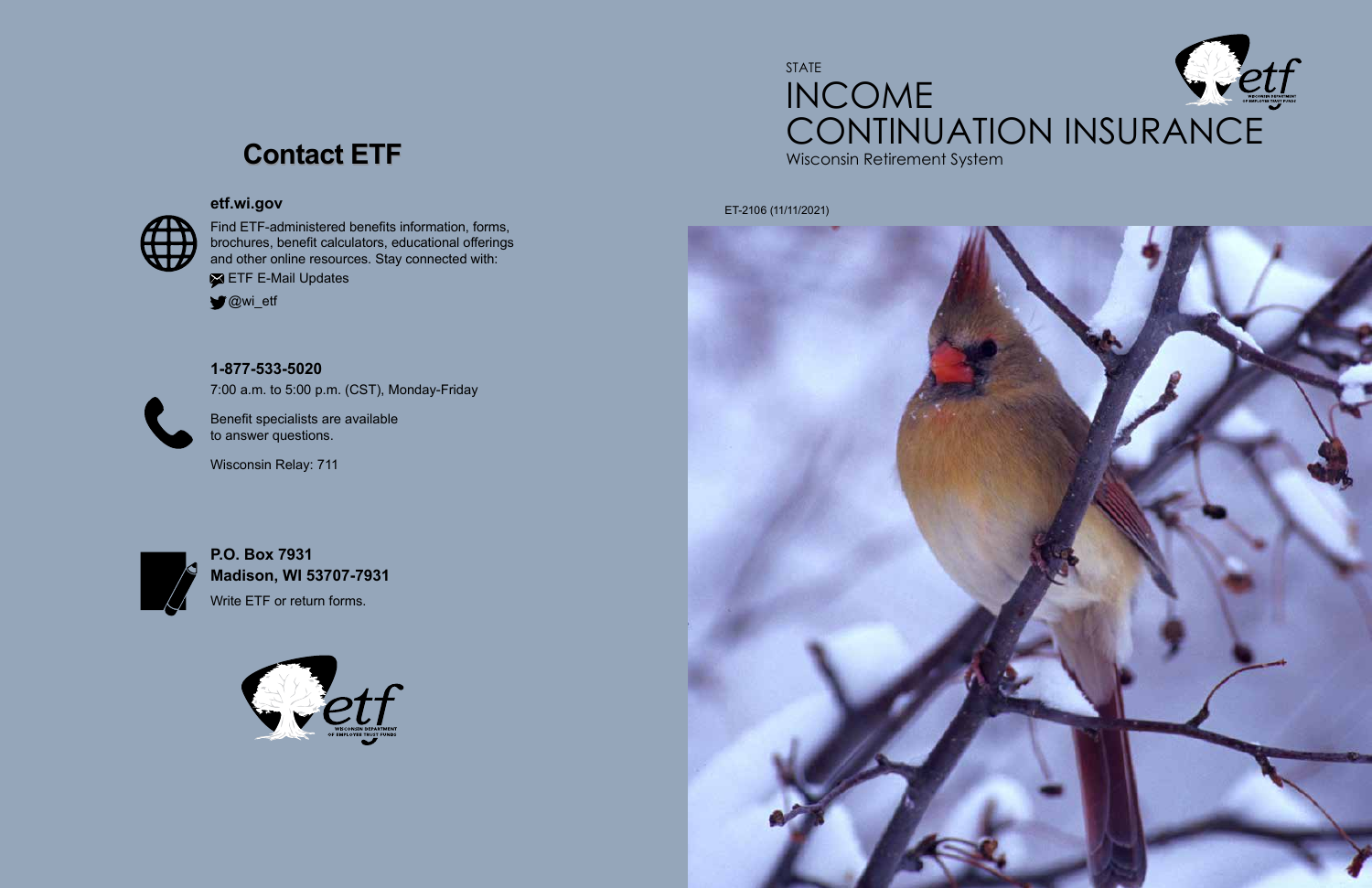## **Table of Contents**

| Employee Share of Monthly Premium for Standard Coverage  6<br>(Except UW Faculty & Academic Staff       |  |
|---------------------------------------------------------------------------------------------------------|--|
| Employee Share of Monthly Premium for Supplemental Coverage 7<br>(Except UW Faculty & Academic Staff)   |  |
|                                                                                                         |  |
| Employee Share of Monthly Premium for Standard Coverage                                                 |  |
| Employee Share of Monthly Premium for Supplemental Coverage  10<br>(UW Faculty and Academic Staff Only) |  |
|                                                                                                         |  |
|                                                                                                         |  |
|                                                                                                         |  |
| Participant's Responsibilities While Receiving the Benefit 15                                           |  |
|                                                                                                         |  |
|                                                                                                         |  |
|                                                                                                         |  |
|                                                                                                         |  |

ETF has made every effort to ensure that this brochure is current and accurate. However, changes in the law or processes since the last revision to this brochure may mean that some details are not current. Visit etf.wi.gov to view the most current version of this document. Please contact ETF if you have any questions about a particular topic in this brochure.

ETF complies with applicable federal civil rights laws and does not discriminate on the basis of race, color, national origin, age, disability or sex in the provision of programs, services or employment. For more information please view ETF's *Notice of Nondiscrimination* (ET-8108) available at etf.wi.gov. To request this information in another format, call 1-877-533-5020 (toll free) or 608-266-3285 (local Madison). We will try to find another way to get the information to you in a usable form.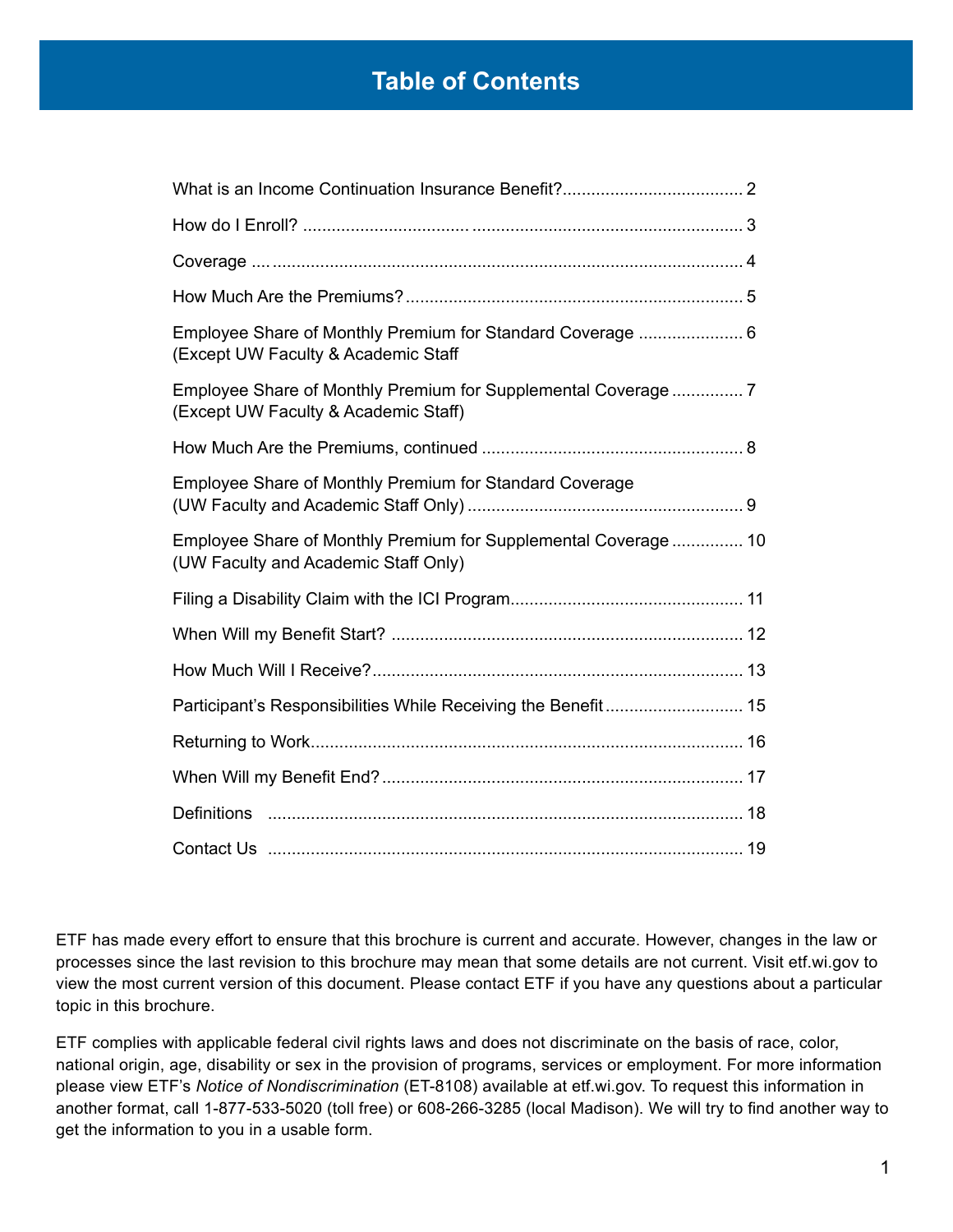## **What is an Income Continuation Insurance (ICI) Benefit?**

The Income Continuation Insurance (ICI) benefit is a voluntary "income replacement" benefit payable if you become disabled. This insurance is available to all Wisconsin state employees who participate in the Wisconsin Retirement System. The ICI program is authorized by Wisconsin Statute § 40.62 and is funded by premium contributions. The Department of Employee Trust Funds contracts with an external company (the plan administrator) to issue eligibility determinations and process individual claims. See the *Contact Us* section for their information.

ICI benefits provide **up to 75% of your average monthly earnings**, based on your previous calendar year earnings rounded to the next highest \$1,000, and divided by 12. For newly hired employees, your estimated annual earnings are rounded to the next highest \$1,000 and divided by 12.

- **Standard Coverage**—Covers up to \$64,000 of annual earnings. The maximum benefit is \$4,000 per month. Once enough sick leave has accumulated, the premiums are paid by the employer and employee.
- **Supplemental Coverage**—Available to employees whose annual earnings are between \$64,000 and \$120,000. The maximum combined benefit is \$7,500 per month. You must have standard coverage to apply for supplemental coverage and you must insure your entire salary above \$64,000. There is no partial coverage. The premiums are paid entirely by the employee.

Each January, your employer will review your prior year's earnings to determine if you are eligible to enroll in supplemental coverage. If your earnings drop below the \$64,000 limit, the supplemental coverage will automatically cease.

ICI provides replacement income for short- and long-term disabilities. The benefit usually lasts until you are no longer disabled or you reach age 65 (with some exceptions), whichever is sooner.

**Note:** Please see page 4 for information on benefit durations for pregnancies.

Before the benefit starts, you must serve an elimination period (also called a waiting period) of at least 30 calendar days or you must use all of your available sick leave\* up to a maximum of 130 working days, whichever is longer. *You must be completely off work during this time*.

If you have no available sick leave, or other leave time (i.e. vacation, sabbatical, etc.), you will be unpaid until your elimination period ends. You are not, however, required to use your other leave time in order to receive ICI benefits.

University of Wisconsin faculty and academic staff may select a waiting period of 30, 90, 125, or 180 days and have the same 130 working day sick leave usage requirement as all other employees enrolled in the state ICI plan.

ICI benefits will not duplicate benefits available from other WRS programs, the Social Security Administration, workers' compensation, unemployment compensation or certain other sources. You will be required to repay duplicate benefits back to the ICI program.

<sup>\*</sup>If you are approved for a WRS Disability Retirement or a Duty Disability benefit, you are *not* required to exhaust all of your sick leave. Contact ETF for more information.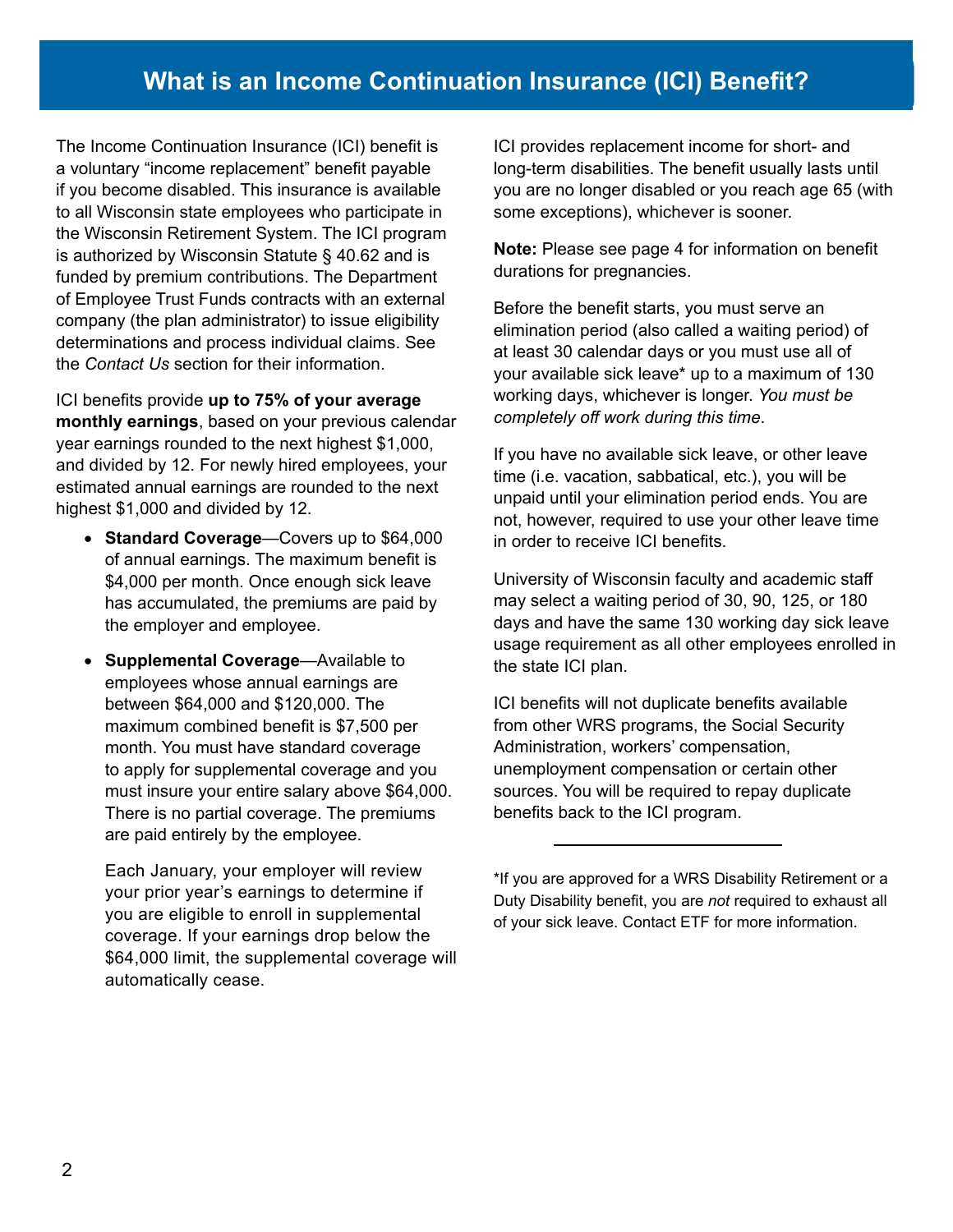## **How Do I Enroll?**

#### **Option 1: Initial Enrollment**

You may enroll by completing the *[Income](http://etf.wi.gov/publications/et2307.pdf)  [Continuation Insurance Application](http://etf.wi.gov/publications/et2307.pdf)* (ET-2307) and returning it to your payroll/personnel office within 30 days of hire (or within 30 days of becoming a WRS-participating employee, if you were not considered a participating employee at the time you were initially hired).

Insured employees who transfer employment from one state agency to another agency that is under a different payroll system must file a new enrollment application with the new agency within 30 days of transfer to prevent coverage from lapsing.

If you are employed at more than one WRS employer and the employers have different payroll systems or you fall under different ICI plans with different elimination periods, you must file an enrollment application for each position held.

#### **Option 2: Deferred Coverage**

If you are a state employee (excluding UW faculty and academic staff), you also have the option of deferring your enrollment until:

- The first time you become eligible for the employer contribution toward the premium (category 3).
- The first time you become eligible for an increase in the employer contribution toward the premium (categories 4 or 5).
- Any deferred coverage enrollment period in which you are eligible for premium category 6.

These enrollment opportunities occur by accumulating additional amounts of sick leave. You will also be given the opportunity to elect supplemental coverage if you are eligible. Your employer will notify you of any enrollment opportunities.

You must complete an *[Income Continuation](http://etf.wi.gov/publications/et2307.pdf)  [Insurance Application](http://etf.wi.gov/publications/et2307.pdf)* (ET-2307) and return it to your payroll/personnel office on or before March 1 following the calendar year in which you accumulated the required sick leave balance. Coverage will be effective April 1.

UW faculty and academic staff have the option of enrolling after completing one year of state service. The application must be submitted to the employer within 60 days. Coverage is effective the first day of the month on or after the completion of one year of service.

In addition to the above, all UW faculty and academic staff have an enrollment opportunity at the end of any calendar year in which accumulated sick leave exceeds 1,040 hours. The application for coverage must be submitted to the employer on or before March 1. Coverage will be effective April 1.

State employees on leave of absence during the deferred coverage enrollment period will have 60 days to apply for coverage from the time they return to work.

#### **Option 3: Evidence of Insurability (EOI)**

If you do not enroll for ICI under options 1 or 2, you may enroll if you are medically insurable. An *[ICI Application and Evidence of Insurability](http://etf.wi.gov/publications/et2308.pdf)* (ET-2308) [form](http://etf.wi.gov/publications/et2308.pdf) is available at [etf.wi.gov o](http://etf.wi.gov )r by contacting ETF. This form asks you to answer questions concerning your past and present health. Approval or denial of your EOI application will be based on this medical information.

An employee with standard ICI coverage may not use EOI to enroll in supplemental coverage. However, if you have no ICI coverage and your earnings exceed \$64,000, you may apply for both standard and supplemental ICI coverage through EOI.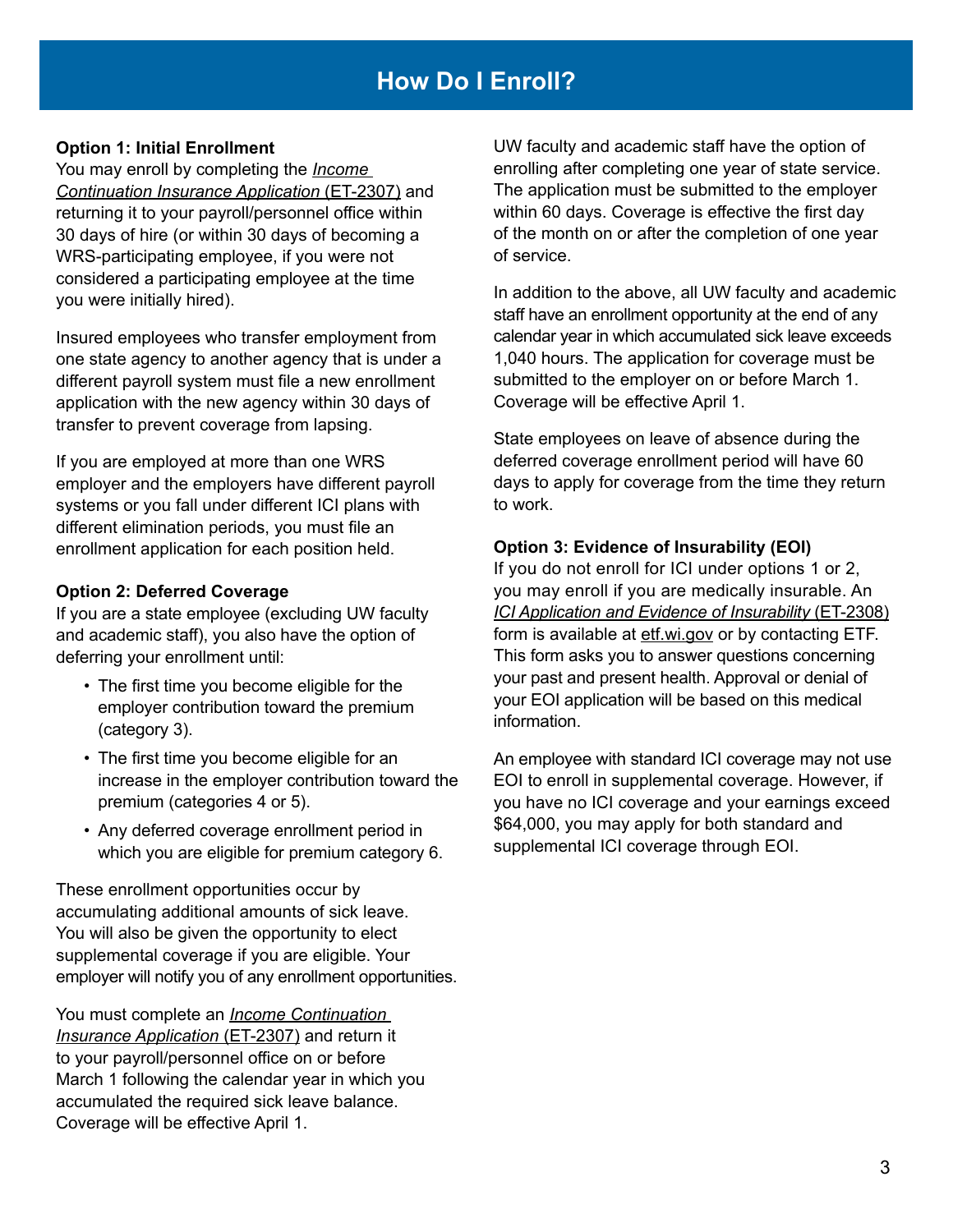## **Coverage**

#### **Coverage During Leave of Absence**

Your coverage may be continued during a temporary layoff or an approved leave of absence by paying premiums in advance.

The maximum time ICI coverage can be continued on an approved leave of absence is 36 months, except that an insured employee on union leave or military leave\* may continue to be insured for the duration of that leave.

The employer continues to pay its portion of the premium for the first three months. For the rest of the period, you must pay the entire premium yourself (employee and employer portions). Payments must be received by your payroll/personnel office so that there is no lapse in coverage.

If you allow your coverage to lapse while you are on leave of absence, coverage may be reinstated with the same premium category or elimination period, and without providing evidence of insurability if you submit a new *[Income Continuation Insurance](http://etf.wi.gov/publications/et2307.pdf)  [Application](http://etf.wi.gov/publications/et2307.pdf)* (ET-2307) to your employer within 30 days of resuming active employment. Coverage will be effective the first of the month that first occurs during the 30-day enrollment period.

#### **Termination of Coverage**

ICI coverage ends on the date you resign, retire, are dismissed, turn age 70, or die, whichever occurs first. If coverage ends, a full month's premium is

due for any month or portion of a month for which earnings are paid.

*Note:* If you are disabled under the terms of the plan at the time coverage terminates, you will continue to be eligible to receive benefits as long as the disability continues, up to the maximum duration of benefits as explained in the section *When Will My Benefit End?*

#### **Disabilities Not Covered**

Benefit payments are not available for total disability that begins prior to the effective date of coverage (standard or supplemental), or disability that is:

- The direct result of war, declared or undeclared. The act of war shall be determined by the Group Insurance Board. *(Note: Although ICI benefits are not payable for disabilities caused by acts of war, you may have—or develop—a medical condition unrelated to war service that may qualify you for ICI benefits.)*
- The direct or indirect result of intentional selfinflicted injury for monetary gain.
- The direct or indirect result of participation in the commission of a crime other than a misdemeanor.
- The direct or indirect result from cosmetic surgery, except for complications thereof.

A condition which is present but not disabling prior to the effective date of coverage is not excluded from benefits.

## **Pregnancy**

The ICI program provides limited coverage for pregnancies. Your ICI benefit for a normal, vaginal delivery will end 6 weeks after the date of delivery (eight weeks for an uncomplicated cesarean delivery). These time periods are standard durations used in the disability industry.

However, if you have complications prior to or after delivery, ICI benefits may be paid longer, depending on whether the complication is considered disabling.

As with any disability claim, you must serve your elimination period prior to receiving an ICI benefit.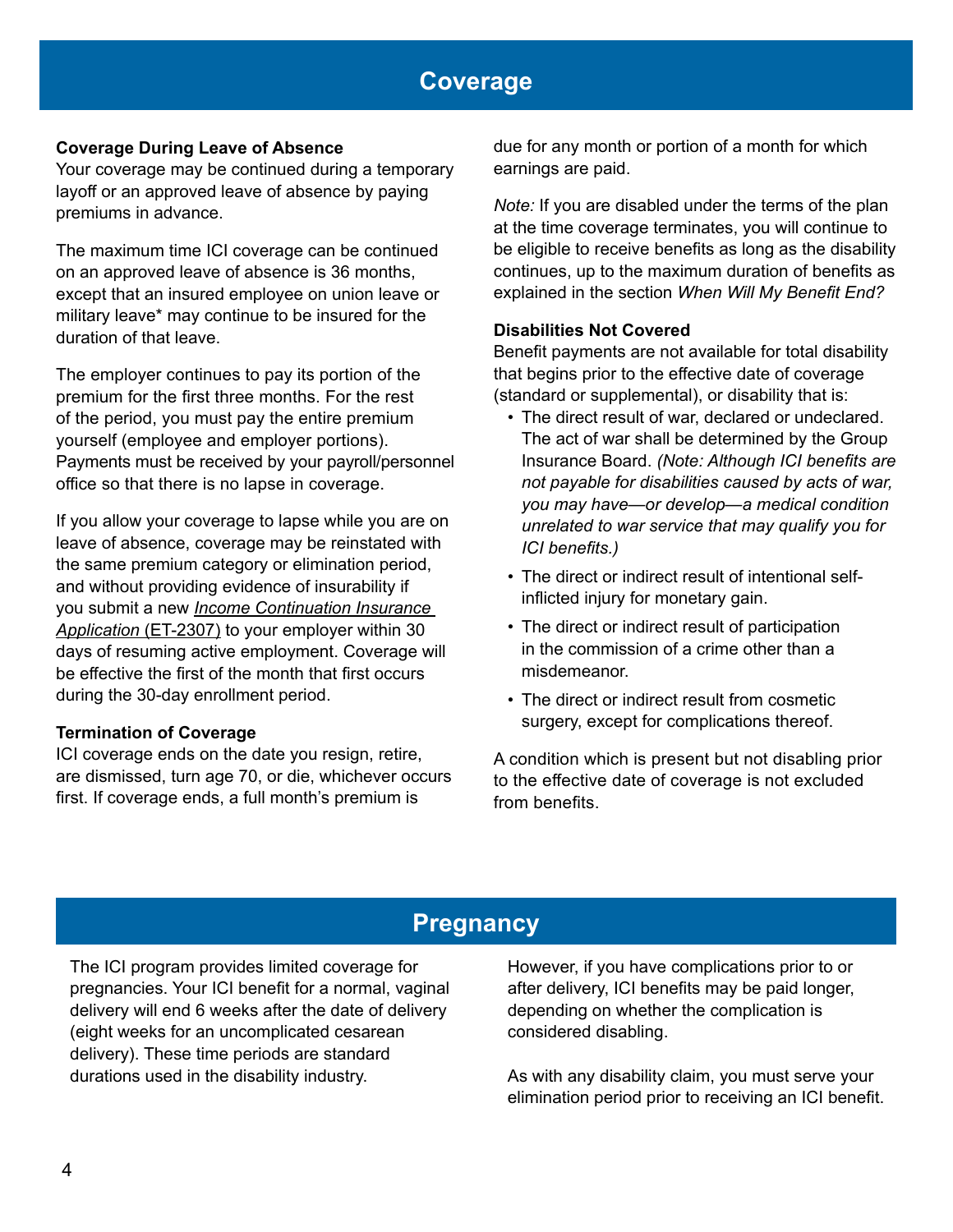#### **Premium Rates for all State Employees** *Except*  **UW Faculty and Academic Staff (who should reference pages 8-10.)**

Monthly premiums are based on:

- 1. Your previous calendar year earnings as reported to the WRS (or your estimated annual earnings) rounded to the next higher \$1,000 and divided by 12.
- 2. The amount of accumulated sick leave you have.

Use the premium tables on the next pages to calculate the monthly cost of ICI premiums.

#### **Annual Premium Adjustment**

Effective every February 1, your employer will adjust your premium based on changes to your previous year's earnings and accumulated sick leave. If you were either a new hire or had a permanent change in your percentage of appointment in the previous calendar year, your ICI premium will not be adjusted until the next annual review when a full calendar year of WRS reportable earnings is available.

If you have a 50% appointment but you are required to permanently work 100%, your ICI coverage should be based on a 100% appointment. If you are not required to work 100% on a permanent basis, then your ICI coverage will initially be calculated at the 50% appointment. When your premiums are adjusted during the annual adjustment period, your coverage is based on the previous calendar year earnings as reported to WRS, which will include all of the hours you actually worked.

The amount of sick leave accrued as of the final pay period of each calendar year will be used to determine your premium in February of the following calendar year. Check with your payroll/personnel representative to determine which pay periods constitute the beginning and ending of the calendar year for determining annual accrual of sick leave.

Any insured employee who accumulates at least 520 hours of sick leave by the end of any calendar year has reached a "permanent plateau" level. This means that once an employee reaches this level, future premiums will be determined using nothing lower than Premium Category 4, even though later use of sick leave may cause the total to drop below that plateau.

| <b>Permanent Plateaus:</b> |                    |
|----------------------------|--------------------|
| 520 hours                  | Premium Category 4 |
| 728 hours                  | Premium Category 5 |
| More than 1,040 hours      | Premium Category 6 |

#### **Premium Change Based on Change in Appointment**

Employers must adjust premiums when an employee's percentage of appointment is permanently changed. In these situations, the employer determines the premium rate by estimating earnings for the following 12 months, rounding it to the next higher \$1,000, and dividing by 12. These estimated monthly earnings are used as a basis for coverage until, at the time of the annual adjustment, a full calendar year of WRS-reportable earnings are available.

#### **Calculating Your Premium**

#### **Example 1:**

#### **Employee with standard coverage only:**

| Earnings (per month) | \$2,650.00             |
|----------------------|------------------------|
| Sick leave           | 610 hours (Category 4) |
| Premium (per month)  | \$3.33                 |

#### **Example 2:**

#### **Employee with standard and supplemental coverage:**

| Earnings (per month)    | \$9,001.00             |
|-------------------------|------------------------|
| <b>Sick Leave</b>       | 610 hours (Category 4) |
| Premium (per month)     | $$6.61$ (standard) +   |
|                         | \$24.57 (supplemental) |
| Total employee premium: | \$31.18                |
| (per month)             |                        |

Contact your payroll/benefits representative if you have questions about your premium rate.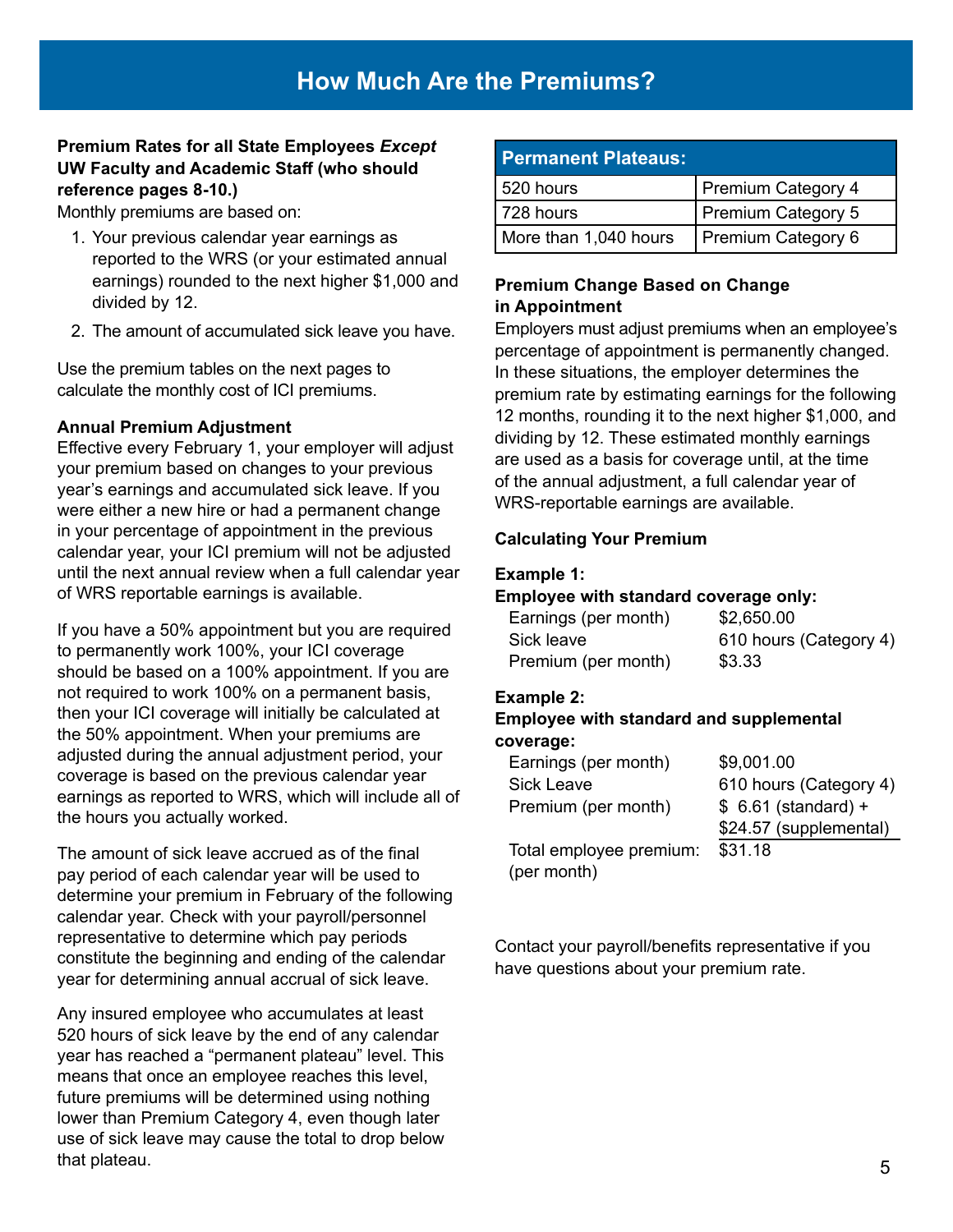## **Employee Share of Monthly Premium Rates for Standard Coverage (Except UW Faculty & Academic Staff)**

|                                 |          |              | <b>Premium Category</b> |              |       |        |           |  |  |  |
|---------------------------------|----------|--------------|-------------------------|--------------|-------|--------|-----------|--|--|--|
|                                 |          | 1            | $\mathbf 2$             | $3*$         | 4     | 5      | 6         |  |  |  |
| <b>Minimum Sick Leave Hours</b> |          | $\pmb{0}$    | 184                     | 80           | 520   | 728    | 1040      |  |  |  |
| <b>Monthly Earnings</b>         |          | Less than 23 | 23-64                   | See footnote | 65-90 | 91-130 | More than |  |  |  |
|                                 |          | days         | days                    | below        | days  | days   | 130 days  |  |  |  |
| Up to-                          | 500.99   | 6.36         | 4.71                    | 1.11         | 0.57  | 0.31   | 0.00      |  |  |  |
| 501.00-                         | 600.99   | 7.68         | 5.70                    | 1.36         | 0.70  | 0.37   | 0.00      |  |  |  |
| 601.00-                         | 700.99   | 9.17         | 6.85                    | 1.62         | 0.82  | 0.44   | 0.00      |  |  |  |
| 701.00-                         | 800.99   | 10.49        | 7.84                    | 1.86         | 0.95  | 0.51   | 0.00      |  |  |  |
| 801.00-                         | 900.99   | 11.83        | 8.86                    | 2.11         | 1.08  | 0.57   | 0.00      |  |  |  |
| 901.00-                         | 1,000.99 | 13.32        | 9.84                    | 2.35         | 1.21  | 0.64   | 0.00      |  |  |  |
| 1,001.00-                       | 1,100.99 | 14.50        | 11.02                   | 2.58         | 1.32  | 0.71   | 0.00      |  |  |  |
| 1,101.00-                       | 1,200.99 | 16.00        | 12.02                   | 2.83         | 1.44  | 0.78   | 0.00      |  |  |  |
| 1,201.00-                       | 1,300.99 | 17.34        | 13.02                   | 3.07         | 1.57  | 0.84   | 0.00      |  |  |  |
| 1,301.00-                       | 1,400.99 | 18.83        | 14.20                   | 3.31         | 1.70  | 0.91   | 0.00      |  |  |  |
| 1,401.00-                       | 1,500.99 | 20.16        | 15.18                   | 3.57         | 1.83  | 0.97   | 0.00      |  |  |  |
| 1,501.00-                       | 1,600.99 | 21.51        | 16.18                   | 3.82         | 1.95  | 1.04   | 0.00      |  |  |  |
| 1,601.00-                       | 1,700.99 | 22.98        | 17.35                   | 4.06         | 2.08  | 1.11   | 0.00      |  |  |  |
| 1,701.00-                       | 1,800.99 | 24.31        | 18.34                   | 4.31         | 2.20  | 1.18   | 0.00      |  |  |  |
| 1,801.00-                       | 1,900.99 | 25.83        | 19.35                   | 4.56         | 2.33  | 1.24   | 0.00      |  |  |  |
| 1,901.00-                       | 2,000.99 | 27.15        | 20.36                   | 4.80         | 2.46  | 1.31   | 0.00      |  |  |  |
| 2,001.00-                       | 2,100.99 | 28.48        | 21.52                   | 5.05         | 2.58  | 1.38   | 0.00      |  |  |  |
| 2,101.00-                       | 2,200.99 | 29.80        | 22.33                   | 5.28         | 2.70  | 1.44   | 0.00      |  |  |  |
| 2,201.00-                       | 2,300.99 | 31.32        | 23.52                   | 5.52         | 2.83  | 1.51   | 0.00      |  |  |  |
| 2,301.00-                       | 2,400.99 | 32.65        | 24.51                   | 5.78         | 2.96  | 1.57   | 0.00      |  |  |  |
| 2,401.00-                       | 2,500.99 | 33.97        | 25.50                   | 6.02         | 3.07  | 1.64   | 0.00      |  |  |  |
| 2,501.00-                       | 2,600.99 | 35.48        | 26.67                   | 6.27         | 3.21  | 1.71   | 0.00      |  |  |  |
| 2,601.00-                       | 2,700.99 | 36.82        | 27.64                   | 6.52         | 3.33  | 1.78   | 0.00      |  |  |  |
| 2,701.00-                       | 2,800.99 | 38.31        | 28.68                   | 6.76         | 3.46  | 1.84   | 0.00      |  |  |  |
| 2,801.00-                       | 2,900.99 | 39.63        | 29.67                   | 7.02         | 3.58  | 1.91   | 0.00      |  |  |  |
| 2,901.00-                       | 3,000.99 | 40.95        | 30.66                   | 7.24         | 3.70  | 1.98   | 0.00      |  |  |  |
| 3,001.00-                       | 3,100.99 | 42.30        | 31.64                   | 7.48         | 3.82  | 2.04   | 0.00      |  |  |  |
| 3,101.00-                       | 3,200.99 | 43.61        | 32.83                   | 7.72         | 3.95  | 2.11   | 0.00      |  |  |  |
| 3,201.00-                       | 3,300.99 | 45.12        | 33.82                   | 7.98         | 4.08  | 2.17   | 0.00      |  |  |  |
| 3,301.00-                       | 3,400.99 | 46.45        | 34.83                   | 8.23         | 4.21  | 2.24   | 0.00      |  |  |  |
| 3,401.00-                       | 3,500.99 | 47.79        | 35.82                   | 8.45         | 4.32  | 2.31   | 0.00      |  |  |  |
| 3,501.00-                       | 3,600.99 | 49.13        | 36.82                   | 8.70         | 4.45  | 2.37   | 0.00      |  |  |  |
| 3,601.00-                       | 3,700.99 | 50.63        | 37.81                   | 8.95         | 4.57  | 2.44   | 0.00      |  |  |  |
| 3,701.00-                       | 3,800.99 | 51.94        | 38.98                   | 9.19         | 4.70  | 2.51   | 0.00      |  |  |  |
| 3,801.00-                       | 3,900.99 | 53.45        | 39.98                   | 9.44         | 4.82  | 2.58   | 0.00      |  |  |  |
| 3,901.00-                       | 4,000.99 | 54.76        | 40.97                   | 9.69         | 4.95  | 2.64   | 0.00      |  |  |  |
| 4,001.00-                       | 4,100.99 | 56.10        | 42.14                   | 9.93         | 5.08  | 2.71   | 0.00      |  |  |  |
| 4,101.00-                       | 4,200.99 | 57.46        | 43.15                   | 10.18        | 5.20  | 2.77   | 0.00      |  |  |  |
| 4,201.00-                       | 4,300.99 | 58.93        | 44.29                   | 10.42        | 5.33  | 2.85   | 0.00      |  |  |  |
| 4,301.00-                       | 4,400.99 | 60.27        | 45.31                   | 10.65        | 5.45  | 2.91   | 0.00      |  |  |  |
| 4,401.00-                       | 4,500.99 | 61.60        | 46.30                   | 10.90        | 5.57  | 2.97   | 0.00      |  |  |  |
| 4,501.00-                       | 4,600.99 | 63.09        | 47.49                   | 11.15        | 5.70  | 3.04   | 0.00      |  |  |  |
| 4,601.00-                       | 4,700.99 | 64.43        | 48.47                   | 11.40        | 5.82  | 3.11   | 0.00      |  |  |  |
| 4,701.00-                       | 4,800.99 | 65.78        | 49.47                   | 11.64        | 5.95  | 3.18   | 0.00      |  |  |  |
| 4,801.00-                       | 4,900.99 | 67.27        | 50.45                   | 11.88        | 6.08  | 3.25   | 0.00      |  |  |  |
| 4,901.00-                       | 5.000.99 | 68.59        | 51.63                   | 12.13        | 6.19  | 3.31   | 0.00      |  |  |  |
| 5,001.00-                       | 5,100.99 | 69.93        | 52.63                   | 12.38        | 6.32  | 3.38   | 0.00      |  |  |  |
| 5,101.00-                       | 5,200.99 | 71.40        | 53.62                   | 12.61        | 6.45  | 3.44   | 0.00      |  |  |  |
| 5,201.00-                       | 5,300.99 | 72.73        | 54.79                   | 12.85        | 6.57  | 3.51   | 0.00      |  |  |  |
| 5,301.00-                       | and up   | 73.26        | 55.12                   | 12.94        | 6.61  | 3.53   | 0.00      |  |  |  |

\*Category 3 is a special rate category which permits employees to qualify for employer contribution by increasing their accumulated sick leave balance by at least 80 hours in the previous calendar year. Premium category 3 is also available to part-time employees on a prorated basis. For example, those employed on a half-time basis only have to add 40 hours (5 days) of sick leave in the prior year instead of the 80 hours (10 days) required for full-time employees. This proration applies only to Category 3.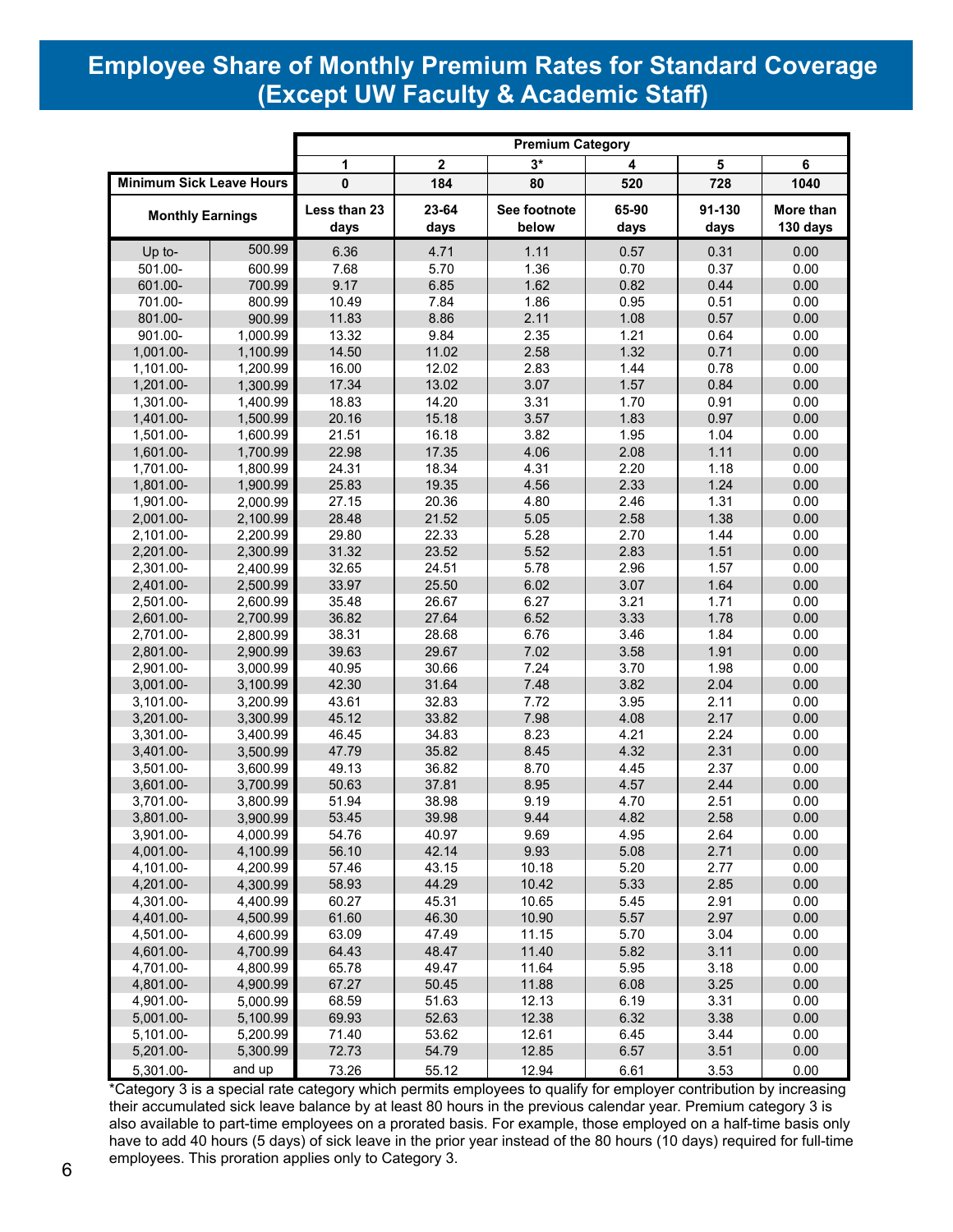## **Employee Share of Monthly Premium Rates for Supplemental Coverage Except UW Faculty & Academic Staff)** (Except UW Faculty & Academic Staff)

If you have supplemental coverage, add the supplemental premium to the premium due for the standard coverage to determine your share of the premium.

|                                 |                      |                      |                         | <b>Premium Category</b> |                         |                |                       |
|---------------------------------|----------------------|----------------------|-------------------------|-------------------------|-------------------------|----------------|-----------------------|
|                                 |                      | 1                    | $\overline{\mathbf{2}}$ | $3*$                    | $\overline{\mathbf{4}}$ | 5              | 6                     |
| <b>Minimum Sick Leave Hours</b> |                      | $\mathbf 0$          | 184                     | 80                      | 520                     | 728            | 1040                  |
| <b>Monthly Earnings</b>         |                      | Less than<br>23 days | 23-64<br>days           | See footnote<br>below   | 65-90<br>days           | 91-130<br>days | More than<br>130 days |
| 5,333.34-                       | 5,400.99             | 1.45                 | 1.24                    | 1.14                    | 0.94                    | 0.83           | 0.94                  |
| 5,401.00-                       | 5,500.99             | 3.11                 | 2.28                    | 1.87                    | 1.45                    | 1.24           | 1.45                  |
| 5,501.00-                       | 5,600.99             | 4.67                 | 3.73                    | 2.70                    | 1.87                    | 1.66           | 1.87                  |
| 5,601.00-                       | 5,700.99             | 6.22                 | 4.98                    | 3.73                    | 2.70                    | 2.28           | 2.28                  |
| 5,701.00-                       | 5,800.99             | 8.29                 | 6.12                    | 4.56                    | 3.32                    | 2.70           | 3.01                  |
| 5,801.00-                       | 5,900.99             | 9.64                 | 7.36                    | 5.40                    | 4.15                    | 3.32           | 3.53                  |
| 5,901.00-                       | 6,000.99             | 11.20                | 8.61                    | 6.22                    | 4.67                    | 3.73           | 4.15                  |
| 6,001.00-                       | 6,100.99             | 13.06                | 10.27                   | 7.26                    | 5.40                    | 4.36           | 4.56                  |
| 6,101.00-                       | 6,200.99             | 14.62                | 11.10                   | 8.29                    | 6.01                    | 4.98           | 5.19                  |
| 6,201.00-                       | 6,300.99             | 16.38                | 12.45                   | 8.92                    | 6.43                    | 5.50           | 5.50                  |
| 6,301.00-                       | 6,400.99             | 18.25                | 13.69                   | 10.27                   | 7.26                    | 6.01           | 6.12                  |
| 6,401.00-                       | 6,500.99             | 19.70                | 14.93                   | 10.78                   | 8.09                    | 6.43           | 6.64                  |
| 6,501.00-                       | 6,600.99             | 21.36                | 16.38                   | 11.72                   | 8.50                    | 7.05           | 7.36                  |
| 6,601.00-                       | 6,700.99             | 23.33                | 17.63                   | 12.45                   | 9.02                    | 7.47           | 7.88                  |
| 6,701.00-                       | 6,800.99             | 24.57                | 18.56                   | 13.38                   | 9.64                    | 8.29           | 8.40                  |
| 6,801.00-<br>6,901.00-          | 6,900.99             | 26.34<br>28.00       | 20.11<br>21.36          | 14.31<br>15.14          | 10.58<br>11.10          | 8.61<br>9.02   | 8.92<br>9.23          |
| 7,001.00-                       | 7,000.99<br>7,100.99 | 29.76                | 22.39                   | 16.18                   | 11.72                   | 9.64           | 10.27                 |
| 7,101.00-                       | 7,200.99             | 31.11                | 23.64                   | 17.01                   | 12.45                   | 10.37          | 10.58                 |
| 7,201.00-                       | 7,300.99             | 33.18                | 25.30                   | 17.94                   | 13.06                   | 10.78          | 10.99                 |
| 7,301.00-                       | 7,400.99             | 34.74                | 26.34                   | 18.56                   | 13.69                   | 11.20          | 11.41                 |
| 7,401.00-                       | 7,500.99             | 36.50                | 27.58                   | 19.70                   | 14.31                   | 12.03          | 12.13                 |
| 7,501.00-                       | 7,600.99             | 37.95                | 28.51                   | 20.53                   | 14.93                   | 12.24          | 12.75                 |
| 7,601.00-                       | 7,700.99             | 39.61                | 30.17                   | 21.46                   | 15.55                   | 12.96          | 13.06                 |
| 7,701.00-                       | 7,800.99             | 41.37                | 31.11                   | 22.29                   | 16.38                   | 13.38          | 13.69                 |
| 7,801.00-                       | 7,900.99             | 43.13                | 32.35                   | 23.43                   | 17.01                   | 14.10          | 14.31                 |
| 7,901.00-                       | 8,000.99             | 44.58                | 34.01                   | 24.06                   | 17.63                   | 14.52          | 14.62                 |
| 8,001.00-                       | 8,100.99             | 46.35                | 35.15                   | 25.30                   | 18.36                   | 15.14          | 15.24                 |
| 8,101.00-                       | 8,200.99             | 48.21                | 36.50                   | 25.92                   | 18.97                   | 15.45          | 16.07                 |
| 8,201.00-                       | 8,300.99             | 49.56                | 37.64                   | 27.06                   | 19.60                   | 16.18          | 16.38                 |
| 8,301.00-                       | 8,400.99             | 51.22                | 38.98                   | 27.69                   | 20.32                   | 16.69          | 17.01                 |
| 8,401.00-                       | 8,500.99             | 53.19                | 40.02                   | 28.41                   | 20.95                   | 17.21          | 17.63                 |
| 8,501.00-                       | 8,600.99             | 54.54                | 41.37                   | 29.65                   | 21.46                   | 17.73          | 17.94                 |
| 8,601.00-                       | 8,700.99             | 56.40                | 42.61                   | 30.28                   | 22.19                   | 18.36          | 18.46                 |
| 8,701.00-                       | 8,800.99             | 58.06                | 44.07                   | 31.11                   | 22.71                   | 18.56          | 19.08                 |
| 8,801.00-                       | 8,900.99             | 59.62                | 45.10                   | 32.14                   | 23.54                   | 19.29          | 19.70                 |
| 8,901.00-                       | 9,000.99             | 61.27                | 46.45                   | 33.18                   | 24.06                   | 20.11          | 20.22                 |
| 9,001.00-                       | 9,100.99             | 63.25                | 47.59                   | 34.01                   | 24.57                   | 20.32          | 20.74                 |
| 9,101.00-                       | 9,200.99             | 64.39                | 48.94                   | 34.74                   | 25.41                   | 20.95          | 21.36                 |
| 9,201.00-                       | 9,300.99             | 66.25                | 50.29                   | 35.46                   | 26.02                   | 21.46          | 21.57                 |
| 9,301.00-                       | 9,400.99             | 67.81                | 51.33                   | 36.60                   | 26.65                   | 22.09          | 22.29                 |
| 9,401.00-                       | 9,500.99             | 69.67                | 52.57                   | 37.53                   | 27.37                   | 22.39          | 23.23                 |
| 9,501.00-                       | 9,600.99             | 71.13                | 54.02                   | 38.37                   | 28.00                   | 23.33          | 23.43                 |
| 9,601.00-                       | 9,700.99             | 72.99                | 55.37                   | 39.40                   | 28.51                   | 23.54          | 23.95                 |
| 9,701.00-                       | 9,800.99             | 74.65                | 56.51                   | 40.02                   | 29.45                   | 24.06          | 24.47                 |
| 9,801.00-                       | 9,900.99             | 76.21                | 57.65                   | 41.26                   | 30.07                   | 24.57          | 25.30                 |
| 9,901.00-                       | and over             | 77.76                | 59.31                   | 41.89                   | 30.38                   | 25.30          | 25.51                 |

\*See footnote on previous page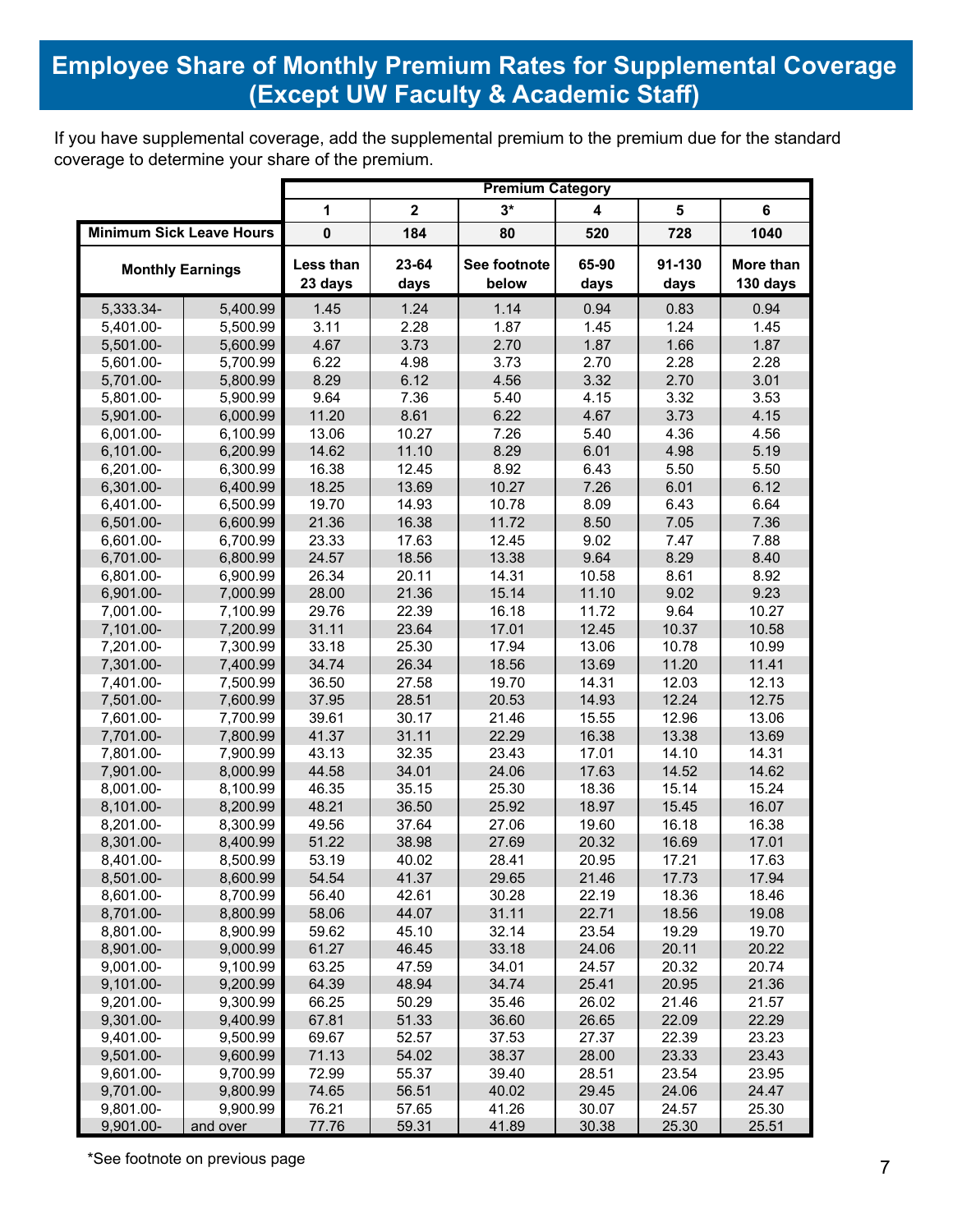#### **Premium Rates for UW Faculty and Academic Staff**

Monthly premiums for are based on:

- 1. Your previous calendar year earnings as reported to the WRS (or your estimated annual earnings if applicable) rounded to the next higher \$1,000, and divided by 12.
- 2. Your premium category, which is based on the elimination period you selected. There are four possible categories.
- 3. Whether you have worked more than one year in state service.

Use the premium tables on the next pages to calculate the monthly cost of ICI premiums.

#### **Annual Premium Adjustment**

Effective every February 1, your employer will adjust your premium based on changes to your previous year's earnings. If you were either a new hire or had a permanent change in your percentage of appointment in the previous calendar year, your ICI premiums will not be adjusted until the next annual review when a full calendar year of WRS-reportable earnings is available.

If you have a 50% appointment but you are required to permanently work 100%, your ICI coverage should be based on a 100% appointment. If you are not required to work 100% on a permanent basis, then your ICI coverage will initially be calculated at the 50% appointment. When your premiums are adjusted during the annual adjustment period, your coverage will then be based on the previous calendar year earnings as reported to WRS, which will include all of the hours you actually worked.

#### **Premium Change Based on Change in Appointment**

Employers must adjust premiums when an employee's percentage of appointment is permanently changed. In these situations, the employer determines the premium rate by estimating earnings for the following 12 months, rounding it to the next higher \$1,000 and dividing by 12. These estimated monthly earnings are used as a basis for coverage until, at the time of the annual adjustment, a full calendar year of WRSreportable earnings are available.

#### **Calculating Your Premium Example 1:**

#### **Employee with standard coverage only:**

| Earnings (per month)      | \$3,850.00         |
|---------------------------|--------------------|
| <b>Elimination period</b> | 90 calendar days   |
| <b>Years of Service</b>   | More than one year |
| Premium (per month)       | \$7.65             |

#### **Example 2:**

#### **Employee with standard and supplemental coverage:**

| Earnings (per month)      | \$9,101.00             |
|---------------------------|------------------------|
| <b>Elimination period</b> | 90 calendar days       |
| <b>Years of Service</b>   | More than one year     |
| Premium (per month)       | \$10.58 (standard) +   |
|                           | \$30.17 (supplemental) |
| Total employee premium:   | \$40.75                |

(per month)

Contact your payroll/benefits representative if you have questions about your premium rate.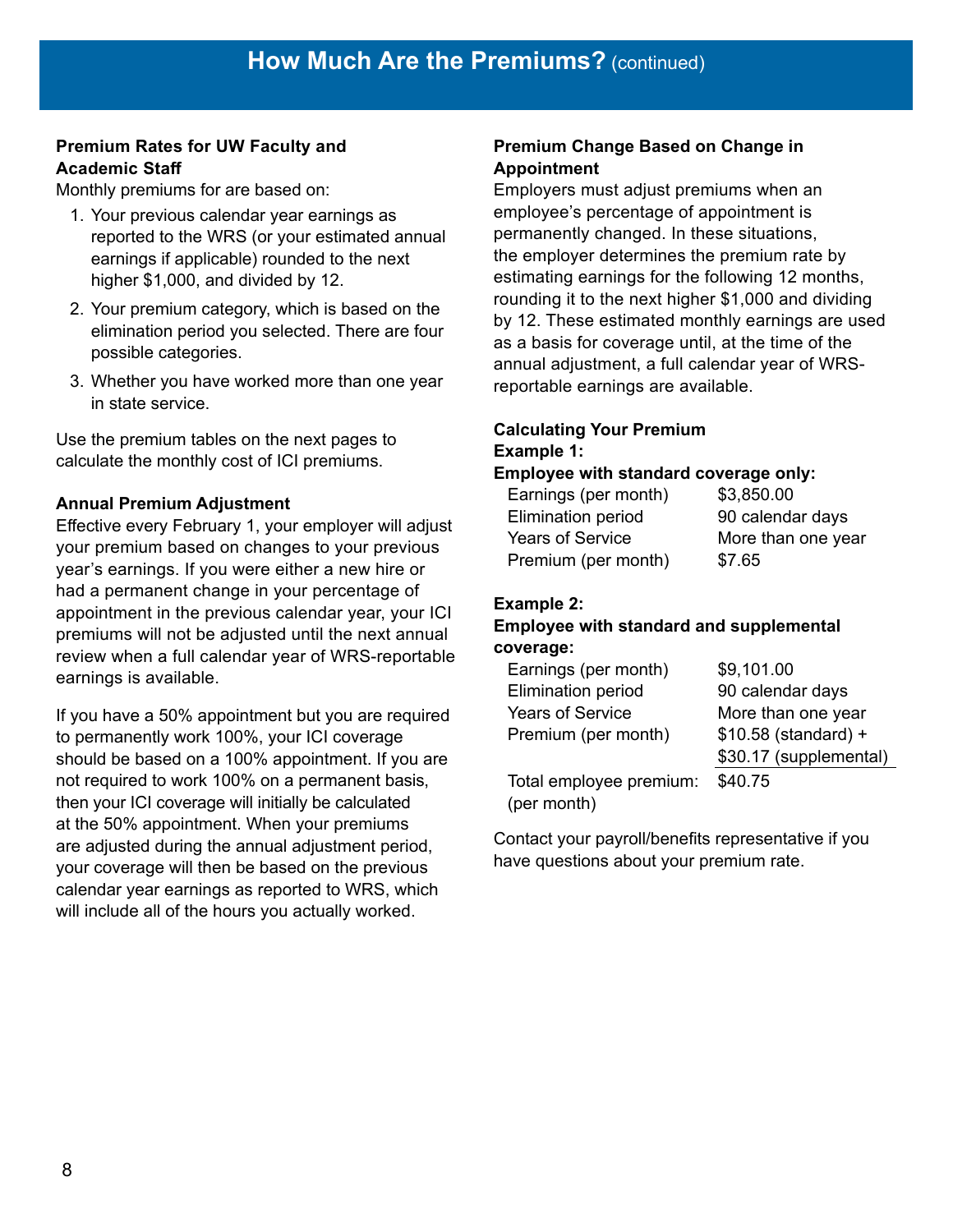## **Employee Share of Monthly Premium Rates for Standard Coverage UW Faculty & Academic Staff Only**

| <b>Less Than 1 Year State Service</b><br>More Than 1 Year State Service<br><b>Monthly Earnings</b><br>30 Days<br>90 Days<br>125 Days<br>180 Days<br>30 Days<br>90 Days<br>125 Days<br>5.53<br>500.99<br>3.05<br>2.71<br>2.08<br>3.46<br>0.98<br>0.64<br>0.00<br>Up to-<br>3.62<br>501.00-<br>600.99<br>6.78<br>3.31<br>2.50<br>4.28<br>1.12<br>0.81<br>0.00<br>700.99<br>7.95<br>4.30<br>3.99<br>3.01<br>4.95<br>1.29<br>0.98<br>0.00<br>601.00-<br>9.19<br>701.00-<br>800.99<br>4.89<br>4.56<br>3.42<br>1.48<br>1.15<br>0.00<br>5.77<br>801.00-<br>900.99<br>10.44<br>3.82<br>1.80<br>1.33<br>0.00<br>5.62<br>5.15<br>6.62<br>4.32<br>901.00-<br>1,000.99<br>11.61<br>6.16<br>5.81<br>7.30<br>1.85<br>1.50<br>0.00<br>1,100.99<br>12.69<br>4.74<br>0.00<br>1,001.00-<br>6.86<br>6.41<br>7.95<br>2.13<br>1.68<br>13.94<br>2.29<br>1,101.00-<br>1,200.99<br>7.46<br>6.99<br>5.17<br>8.77<br>1.81<br>0.00<br>15.18<br>8.21<br>7.56<br>5.56<br>2.65<br>1,201.00-<br>1,300.99<br>9.63<br>2.00<br>0.00<br>16.36<br>1,301.00-<br>1,400.99<br>8.71<br>8.05<br>6.09<br>10.29<br>2.63<br>1.96<br>0.00<br>17.58<br>9.47<br>8.64<br>6.48<br>11.10<br>2.99<br>2.16<br>0.00<br>1,401.00-<br>1,500.99<br>9.31<br>6.99<br>2.32<br>1,501.00-<br>1,600.99<br>18.77<br>10.13<br>11.78<br>3.14<br>0.00<br>1,700.99<br>20.01<br>10.70<br>9.90<br>7.41<br>12.61<br>3.30<br>2.50<br>1,601.00-<br>0.00<br>1,800.99<br>21.27<br>7.82<br>13.45<br>3.63<br>2.65<br>1,701.00-<br>11.45<br>10.47<br>0.00<br>1,900.99<br>22.41<br>11.96<br>11.14<br>8.33<br>14.08<br>3.63<br>2.81<br>0.00<br>1,801.00-<br>8.73<br>2.99<br>1,901.00-<br>2,000.99<br>23.69<br>12.69<br>11.72<br>14.97<br>3.97<br>0.00<br>9.27<br>2,001.00-<br>2,100.99<br>24.99<br>13.36<br>12.39<br>15.73<br>4.10<br>3.12<br>0.00<br>2,200.99<br>9.65<br>3.16<br>0.00<br>2,101.00-<br>26.08<br>13.95<br>12.81<br>16.42<br>4.30<br>2,300.99<br>13.37<br>10.07<br>3.30<br>0.00<br>2,201.00-<br>27.33<br>14.52<br>17.26<br>4.45<br>2,301.00-<br>2,400.99<br>28.57<br>15.26<br>14.14<br>10.47<br>18.09<br>4.79<br>3.67<br>0.00<br>29.74<br>2,401.00-<br>2,500.99<br>15.95<br>14.63<br>10.99<br>18.75<br>4.96<br>3.64<br>0.00<br>30.99<br>15.20<br>2,501.00-<br>2,600.99<br>16.53<br>11.40<br>19.59<br>5.13<br>3.81<br>0.00<br>2,700.99<br>32.16<br>15.87<br>20.23<br>5.26<br>3.94<br>0.00<br>2,601.00-<br>17.18<br>11.92<br>33.40<br>4.15<br>2,701.00-<br>2,800.99<br>17.79<br>16.47<br>12.32<br>21.07<br>5.47<br>0.00<br>17.06<br>5.78<br>4.32<br>2,801.00-<br>2,900.99<br>34.65<br>18.52<br>12.74<br>21.91<br>0.00<br>3,000.99<br>35.76<br>19.09<br>17.63<br>13.15<br>22.60<br>5.95<br>4.48<br>0.00<br>2,901.00-<br>36.90<br>19.77<br>18.13<br>13.63<br>23.26<br>6.13<br>3,001.00-<br>3,100.99<br>4.50<br>0.00<br>3,200.99<br>3,101.00-<br>38.15<br>20.37<br>18.87<br>14.06<br>24.09<br>6.31<br>4.81<br>0.00<br>39.31<br>21.03<br>19.37<br>14.57<br>6.46<br>4.81<br>0.00<br>3,201.00-<br>3,300.99<br>24.75<br>3,301.00-<br>3,400.99<br>40.57<br>21.61<br>19.97<br>14.98<br>25.60<br>6.64<br>4.99<br>0.00<br>20.53<br>15.41<br>5.13<br>0.00<br>3,401.00-<br>3,500.99<br>41.64<br>22.20<br>26.23<br>6.79<br>3,501.00-<br>3,600.99<br>42.91<br>22.93<br>21.11<br>15.81<br>27.10<br>7.12<br>5.30<br>0.00<br>3,601.00-<br>3,700.99<br>44.05<br>23.59<br>21.78<br>16.32<br>27.73<br>7.27<br>5.47<br>0.00<br>3,701.00-<br>3,800.99<br>45.31<br>24.19<br>22.38<br>16.73<br>28.59<br>7.47<br>5.65<br>0.00<br>3,801.00-<br>3,900.99<br>46.46<br>24.87<br>22.87<br>17.22<br>29.24<br>7.65<br>5.65<br>0.00<br>3,901.00-<br>4,000.99<br>47.73<br>23.60<br>30.09<br>7.80<br>5.95<br>25.44<br>17.64<br>0.00<br>4,001.00-<br>4,100.99<br>48.96<br>26.19<br>24.20<br>18.05<br>30.91<br>8.14<br>6.15<br>0.00<br>4,101.00-<br>8.29<br>6.31<br>4,200.99<br>50.20<br>26.77<br>24.78<br>18.48<br>31.73<br>0.00<br>4,201.00-<br>4,300.99<br>51.31<br>27.43<br>25.37<br>18.97<br>32.34<br>8.45<br>6.40<br>0.00<br>4,301.00-<br>4,400.99<br>52.55<br>28.10<br>26.02<br>33.15<br>8.70<br>6.63<br>0.00<br>19.40<br>4,500.99<br>53.80<br>28.69<br>26.61<br>19.80<br>34.01<br>8.89<br>6.82<br>0.00<br>4,401.00-<br>4,501.00-<br>4,600.99<br>55.04<br>29.43<br>27.18<br>20.31<br>34.74<br>9.13<br>6.88<br>0.00<br>7.07<br>4,601.00-<br>4,700.99<br>56.14<br>30.01<br>27.79<br>20.72<br>35.42<br>9.29<br>0.00<br>4,701.00-<br>4,800.99<br>0.00<br>57.38<br>30.67<br>28.37<br>21.13<br>36.25<br>9.54<br>7.23<br>4,801.00-<br>4,900.99<br>58.62<br>31.25<br>29.04<br>21.64<br>36.99<br>9.62<br>7.41<br>0.00<br>29.62<br>0.00<br>4,901.00-<br>5,000.99<br>59.87<br>31.93<br>22.04<br>37.83<br>9.88<br>7.58<br>5,001.00-<br>30.19<br>7.71<br>0.00<br>5,100.99<br>60.95<br>32.59<br>22.48<br>38.47<br>10.11<br>5,101.00-<br>5,200.99<br>62.21<br>33.17<br>30.75<br>22.97<br>39.24<br>10.21<br>7.78<br>0.00<br>63.45<br>31.36<br>7.98<br>0.00<br>5,201.00-<br>33.92<br>23.38<br>40.08<br>10.54<br>5,300.99 |  | <b>Premium Category</b><br><b>Elimination Period in Calendar Days</b> |  |  |  |  |  |  |          |
|-------------------------------------------------------------------------------------------------------------------------------------------------------------------------------------------------------------------------------------------------------------------------------------------------------------------------------------------------------------------------------------------------------------------------------------------------------------------------------------------------------------------------------------------------------------------------------------------------------------------------------------------------------------------------------------------------------------------------------------------------------------------------------------------------------------------------------------------------------------------------------------------------------------------------------------------------------------------------------------------------------------------------------------------------------------------------------------------------------------------------------------------------------------------------------------------------------------------------------------------------------------------------------------------------------------------------------------------------------------------------------------------------------------------------------------------------------------------------------------------------------------------------------------------------------------------------------------------------------------------------------------------------------------------------------------------------------------------------------------------------------------------------------------------------------------------------------------------------------------------------------------------------------------------------------------------------------------------------------------------------------------------------------------------------------------------------------------------------------------------------------------------------------------------------------------------------------------------------------------------------------------------------------------------------------------------------------------------------------------------------------------------------------------------------------------------------------------------------------------------------------------------------------------------------------------------------------------------------------------------------------------------------------------------------------------------------------------------------------------------------------------------------------------------------------------------------------------------------------------------------------------------------------------------------------------------------------------------------------------------------------------------------------------------------------------------------------------------------------------------------------------------------------------------------------------------------------------------------------------------------------------------------------------------------------------------------------------------------------------------------------------------------------------------------------------------------------------------------------------------------------------------------------------------------------------------------------------------------------------------------------------------------------------------------------------------------------------------------------------------------------------------------------------------------------------------------------------------------------------------------------------------------------------------------------------------------------------------------------------------------------------------------------------------------------------------------------------------------------------------------------------------------------------------------------------------------------------------------------------------------------------------------------------------------------------------------------------------------------------------------------------------------------------------------------------------------------------------------------------------------------------------------------------------------------------------------------------------------------------------------------------------------------------------------------------------------------------------------------------------------------------------------------------------------------------------------------------------------------------------------------------------------------|--|-----------------------------------------------------------------------|--|--|--|--|--|--|----------|
|                                                                                                                                                                                                                                                                                                                                                                                                                                                                                                                                                                                                                                                                                                                                                                                                                                                                                                                                                                                                                                                                                                                                                                                                                                                                                                                                                                                                                                                                                                                                                                                                                                                                                                                                                                                                                                                                                                                                                                                                                                                                                                                                                                                                                                                                                                                                                                                                                                                                                                                                                                                                                                                                                                                                                                                                                                                                                                                                                                                                                                                                                                                                                                                                                                                                                                                                                                                                                                                                                                                                                                                                                                                                                                                                                                                                                                                                                                                                                                                                                                                                                                                                                                                                                                                                                                                                                                                                                                                                                                                                                                                                                                                                                                                                                                                                                                                                                                       |  |                                                                       |  |  |  |  |  |  |          |
|                                                                                                                                                                                                                                                                                                                                                                                                                                                                                                                                                                                                                                                                                                                                                                                                                                                                                                                                                                                                                                                                                                                                                                                                                                                                                                                                                                                                                                                                                                                                                                                                                                                                                                                                                                                                                                                                                                                                                                                                                                                                                                                                                                                                                                                                                                                                                                                                                                                                                                                                                                                                                                                                                                                                                                                                                                                                                                                                                                                                                                                                                                                                                                                                                                                                                                                                                                                                                                                                                                                                                                                                                                                                                                                                                                                                                                                                                                                                                                                                                                                                                                                                                                                                                                                                                                                                                                                                                                                                                                                                                                                                                                                                                                                                                                                                                                                                                                       |  |                                                                       |  |  |  |  |  |  | 180 Days |
|                                                                                                                                                                                                                                                                                                                                                                                                                                                                                                                                                                                                                                                                                                                                                                                                                                                                                                                                                                                                                                                                                                                                                                                                                                                                                                                                                                                                                                                                                                                                                                                                                                                                                                                                                                                                                                                                                                                                                                                                                                                                                                                                                                                                                                                                                                                                                                                                                                                                                                                                                                                                                                                                                                                                                                                                                                                                                                                                                                                                                                                                                                                                                                                                                                                                                                                                                                                                                                                                                                                                                                                                                                                                                                                                                                                                                                                                                                                                                                                                                                                                                                                                                                                                                                                                                                                                                                                                                                                                                                                                                                                                                                                                                                                                                                                                                                                                                                       |  |                                                                       |  |  |  |  |  |  |          |
|                                                                                                                                                                                                                                                                                                                                                                                                                                                                                                                                                                                                                                                                                                                                                                                                                                                                                                                                                                                                                                                                                                                                                                                                                                                                                                                                                                                                                                                                                                                                                                                                                                                                                                                                                                                                                                                                                                                                                                                                                                                                                                                                                                                                                                                                                                                                                                                                                                                                                                                                                                                                                                                                                                                                                                                                                                                                                                                                                                                                                                                                                                                                                                                                                                                                                                                                                                                                                                                                                                                                                                                                                                                                                                                                                                                                                                                                                                                                                                                                                                                                                                                                                                                                                                                                                                                                                                                                                                                                                                                                                                                                                                                                                                                                                                                                                                                                                                       |  |                                                                       |  |  |  |  |  |  |          |
|                                                                                                                                                                                                                                                                                                                                                                                                                                                                                                                                                                                                                                                                                                                                                                                                                                                                                                                                                                                                                                                                                                                                                                                                                                                                                                                                                                                                                                                                                                                                                                                                                                                                                                                                                                                                                                                                                                                                                                                                                                                                                                                                                                                                                                                                                                                                                                                                                                                                                                                                                                                                                                                                                                                                                                                                                                                                                                                                                                                                                                                                                                                                                                                                                                                                                                                                                                                                                                                                                                                                                                                                                                                                                                                                                                                                                                                                                                                                                                                                                                                                                                                                                                                                                                                                                                                                                                                                                                                                                                                                                                                                                                                                                                                                                                                                                                                                                                       |  |                                                                       |  |  |  |  |  |  |          |
|                                                                                                                                                                                                                                                                                                                                                                                                                                                                                                                                                                                                                                                                                                                                                                                                                                                                                                                                                                                                                                                                                                                                                                                                                                                                                                                                                                                                                                                                                                                                                                                                                                                                                                                                                                                                                                                                                                                                                                                                                                                                                                                                                                                                                                                                                                                                                                                                                                                                                                                                                                                                                                                                                                                                                                                                                                                                                                                                                                                                                                                                                                                                                                                                                                                                                                                                                                                                                                                                                                                                                                                                                                                                                                                                                                                                                                                                                                                                                                                                                                                                                                                                                                                                                                                                                                                                                                                                                                                                                                                                                                                                                                                                                                                                                                                                                                                                                                       |  |                                                                       |  |  |  |  |  |  |          |
|                                                                                                                                                                                                                                                                                                                                                                                                                                                                                                                                                                                                                                                                                                                                                                                                                                                                                                                                                                                                                                                                                                                                                                                                                                                                                                                                                                                                                                                                                                                                                                                                                                                                                                                                                                                                                                                                                                                                                                                                                                                                                                                                                                                                                                                                                                                                                                                                                                                                                                                                                                                                                                                                                                                                                                                                                                                                                                                                                                                                                                                                                                                                                                                                                                                                                                                                                                                                                                                                                                                                                                                                                                                                                                                                                                                                                                                                                                                                                                                                                                                                                                                                                                                                                                                                                                                                                                                                                                                                                                                                                                                                                                                                                                                                                                                                                                                                                                       |  |                                                                       |  |  |  |  |  |  |          |
|                                                                                                                                                                                                                                                                                                                                                                                                                                                                                                                                                                                                                                                                                                                                                                                                                                                                                                                                                                                                                                                                                                                                                                                                                                                                                                                                                                                                                                                                                                                                                                                                                                                                                                                                                                                                                                                                                                                                                                                                                                                                                                                                                                                                                                                                                                                                                                                                                                                                                                                                                                                                                                                                                                                                                                                                                                                                                                                                                                                                                                                                                                                                                                                                                                                                                                                                                                                                                                                                                                                                                                                                                                                                                                                                                                                                                                                                                                                                                                                                                                                                                                                                                                                                                                                                                                                                                                                                                                                                                                                                                                                                                                                                                                                                                                                                                                                                                                       |  |                                                                       |  |  |  |  |  |  |          |
|                                                                                                                                                                                                                                                                                                                                                                                                                                                                                                                                                                                                                                                                                                                                                                                                                                                                                                                                                                                                                                                                                                                                                                                                                                                                                                                                                                                                                                                                                                                                                                                                                                                                                                                                                                                                                                                                                                                                                                                                                                                                                                                                                                                                                                                                                                                                                                                                                                                                                                                                                                                                                                                                                                                                                                                                                                                                                                                                                                                                                                                                                                                                                                                                                                                                                                                                                                                                                                                                                                                                                                                                                                                                                                                                                                                                                                                                                                                                                                                                                                                                                                                                                                                                                                                                                                                                                                                                                                                                                                                                                                                                                                                                                                                                                                                                                                                                                                       |  |                                                                       |  |  |  |  |  |  |          |
|                                                                                                                                                                                                                                                                                                                                                                                                                                                                                                                                                                                                                                                                                                                                                                                                                                                                                                                                                                                                                                                                                                                                                                                                                                                                                                                                                                                                                                                                                                                                                                                                                                                                                                                                                                                                                                                                                                                                                                                                                                                                                                                                                                                                                                                                                                                                                                                                                                                                                                                                                                                                                                                                                                                                                                                                                                                                                                                                                                                                                                                                                                                                                                                                                                                                                                                                                                                                                                                                                                                                                                                                                                                                                                                                                                                                                                                                                                                                                                                                                                                                                                                                                                                                                                                                                                                                                                                                                                                                                                                                                                                                                                                                                                                                                                                                                                                                                                       |  |                                                                       |  |  |  |  |  |  |          |
|                                                                                                                                                                                                                                                                                                                                                                                                                                                                                                                                                                                                                                                                                                                                                                                                                                                                                                                                                                                                                                                                                                                                                                                                                                                                                                                                                                                                                                                                                                                                                                                                                                                                                                                                                                                                                                                                                                                                                                                                                                                                                                                                                                                                                                                                                                                                                                                                                                                                                                                                                                                                                                                                                                                                                                                                                                                                                                                                                                                                                                                                                                                                                                                                                                                                                                                                                                                                                                                                                                                                                                                                                                                                                                                                                                                                                                                                                                                                                                                                                                                                                                                                                                                                                                                                                                                                                                                                                                                                                                                                                                                                                                                                                                                                                                                                                                                                                                       |  |                                                                       |  |  |  |  |  |  |          |
|                                                                                                                                                                                                                                                                                                                                                                                                                                                                                                                                                                                                                                                                                                                                                                                                                                                                                                                                                                                                                                                                                                                                                                                                                                                                                                                                                                                                                                                                                                                                                                                                                                                                                                                                                                                                                                                                                                                                                                                                                                                                                                                                                                                                                                                                                                                                                                                                                                                                                                                                                                                                                                                                                                                                                                                                                                                                                                                                                                                                                                                                                                                                                                                                                                                                                                                                                                                                                                                                                                                                                                                                                                                                                                                                                                                                                                                                                                                                                                                                                                                                                                                                                                                                                                                                                                                                                                                                                                                                                                                                                                                                                                                                                                                                                                                                                                                                                                       |  |                                                                       |  |  |  |  |  |  |          |
|                                                                                                                                                                                                                                                                                                                                                                                                                                                                                                                                                                                                                                                                                                                                                                                                                                                                                                                                                                                                                                                                                                                                                                                                                                                                                                                                                                                                                                                                                                                                                                                                                                                                                                                                                                                                                                                                                                                                                                                                                                                                                                                                                                                                                                                                                                                                                                                                                                                                                                                                                                                                                                                                                                                                                                                                                                                                                                                                                                                                                                                                                                                                                                                                                                                                                                                                                                                                                                                                                                                                                                                                                                                                                                                                                                                                                                                                                                                                                                                                                                                                                                                                                                                                                                                                                                                                                                                                                                                                                                                                                                                                                                                                                                                                                                                                                                                                                                       |  |                                                                       |  |  |  |  |  |  |          |
|                                                                                                                                                                                                                                                                                                                                                                                                                                                                                                                                                                                                                                                                                                                                                                                                                                                                                                                                                                                                                                                                                                                                                                                                                                                                                                                                                                                                                                                                                                                                                                                                                                                                                                                                                                                                                                                                                                                                                                                                                                                                                                                                                                                                                                                                                                                                                                                                                                                                                                                                                                                                                                                                                                                                                                                                                                                                                                                                                                                                                                                                                                                                                                                                                                                                                                                                                                                                                                                                                                                                                                                                                                                                                                                                                                                                                                                                                                                                                                                                                                                                                                                                                                                                                                                                                                                                                                                                                                                                                                                                                                                                                                                                                                                                                                                                                                                                                                       |  |                                                                       |  |  |  |  |  |  |          |
|                                                                                                                                                                                                                                                                                                                                                                                                                                                                                                                                                                                                                                                                                                                                                                                                                                                                                                                                                                                                                                                                                                                                                                                                                                                                                                                                                                                                                                                                                                                                                                                                                                                                                                                                                                                                                                                                                                                                                                                                                                                                                                                                                                                                                                                                                                                                                                                                                                                                                                                                                                                                                                                                                                                                                                                                                                                                                                                                                                                                                                                                                                                                                                                                                                                                                                                                                                                                                                                                                                                                                                                                                                                                                                                                                                                                                                                                                                                                                                                                                                                                                                                                                                                                                                                                                                                                                                                                                                                                                                                                                                                                                                                                                                                                                                                                                                                                                                       |  |                                                                       |  |  |  |  |  |  |          |
|                                                                                                                                                                                                                                                                                                                                                                                                                                                                                                                                                                                                                                                                                                                                                                                                                                                                                                                                                                                                                                                                                                                                                                                                                                                                                                                                                                                                                                                                                                                                                                                                                                                                                                                                                                                                                                                                                                                                                                                                                                                                                                                                                                                                                                                                                                                                                                                                                                                                                                                                                                                                                                                                                                                                                                                                                                                                                                                                                                                                                                                                                                                                                                                                                                                                                                                                                                                                                                                                                                                                                                                                                                                                                                                                                                                                                                                                                                                                                                                                                                                                                                                                                                                                                                                                                                                                                                                                                                                                                                                                                                                                                                                                                                                                                                                                                                                                                                       |  |                                                                       |  |  |  |  |  |  |          |
|                                                                                                                                                                                                                                                                                                                                                                                                                                                                                                                                                                                                                                                                                                                                                                                                                                                                                                                                                                                                                                                                                                                                                                                                                                                                                                                                                                                                                                                                                                                                                                                                                                                                                                                                                                                                                                                                                                                                                                                                                                                                                                                                                                                                                                                                                                                                                                                                                                                                                                                                                                                                                                                                                                                                                                                                                                                                                                                                                                                                                                                                                                                                                                                                                                                                                                                                                                                                                                                                                                                                                                                                                                                                                                                                                                                                                                                                                                                                                                                                                                                                                                                                                                                                                                                                                                                                                                                                                                                                                                                                                                                                                                                                                                                                                                                                                                                                                                       |  |                                                                       |  |  |  |  |  |  |          |
|                                                                                                                                                                                                                                                                                                                                                                                                                                                                                                                                                                                                                                                                                                                                                                                                                                                                                                                                                                                                                                                                                                                                                                                                                                                                                                                                                                                                                                                                                                                                                                                                                                                                                                                                                                                                                                                                                                                                                                                                                                                                                                                                                                                                                                                                                                                                                                                                                                                                                                                                                                                                                                                                                                                                                                                                                                                                                                                                                                                                                                                                                                                                                                                                                                                                                                                                                                                                                                                                                                                                                                                                                                                                                                                                                                                                                                                                                                                                                                                                                                                                                                                                                                                                                                                                                                                                                                                                                                                                                                                                                                                                                                                                                                                                                                                                                                                                                                       |  |                                                                       |  |  |  |  |  |  |          |
|                                                                                                                                                                                                                                                                                                                                                                                                                                                                                                                                                                                                                                                                                                                                                                                                                                                                                                                                                                                                                                                                                                                                                                                                                                                                                                                                                                                                                                                                                                                                                                                                                                                                                                                                                                                                                                                                                                                                                                                                                                                                                                                                                                                                                                                                                                                                                                                                                                                                                                                                                                                                                                                                                                                                                                                                                                                                                                                                                                                                                                                                                                                                                                                                                                                                                                                                                                                                                                                                                                                                                                                                                                                                                                                                                                                                                                                                                                                                                                                                                                                                                                                                                                                                                                                                                                                                                                                                                                                                                                                                                                                                                                                                                                                                                                                                                                                                                                       |  |                                                                       |  |  |  |  |  |  |          |
|                                                                                                                                                                                                                                                                                                                                                                                                                                                                                                                                                                                                                                                                                                                                                                                                                                                                                                                                                                                                                                                                                                                                                                                                                                                                                                                                                                                                                                                                                                                                                                                                                                                                                                                                                                                                                                                                                                                                                                                                                                                                                                                                                                                                                                                                                                                                                                                                                                                                                                                                                                                                                                                                                                                                                                                                                                                                                                                                                                                                                                                                                                                                                                                                                                                                                                                                                                                                                                                                                                                                                                                                                                                                                                                                                                                                                                                                                                                                                                                                                                                                                                                                                                                                                                                                                                                                                                                                                                                                                                                                                                                                                                                                                                                                                                                                                                                                                                       |  |                                                                       |  |  |  |  |  |  |          |
|                                                                                                                                                                                                                                                                                                                                                                                                                                                                                                                                                                                                                                                                                                                                                                                                                                                                                                                                                                                                                                                                                                                                                                                                                                                                                                                                                                                                                                                                                                                                                                                                                                                                                                                                                                                                                                                                                                                                                                                                                                                                                                                                                                                                                                                                                                                                                                                                                                                                                                                                                                                                                                                                                                                                                                                                                                                                                                                                                                                                                                                                                                                                                                                                                                                                                                                                                                                                                                                                                                                                                                                                                                                                                                                                                                                                                                                                                                                                                                                                                                                                                                                                                                                                                                                                                                                                                                                                                                                                                                                                                                                                                                                                                                                                                                                                                                                                                                       |  |                                                                       |  |  |  |  |  |  |          |
|                                                                                                                                                                                                                                                                                                                                                                                                                                                                                                                                                                                                                                                                                                                                                                                                                                                                                                                                                                                                                                                                                                                                                                                                                                                                                                                                                                                                                                                                                                                                                                                                                                                                                                                                                                                                                                                                                                                                                                                                                                                                                                                                                                                                                                                                                                                                                                                                                                                                                                                                                                                                                                                                                                                                                                                                                                                                                                                                                                                                                                                                                                                                                                                                                                                                                                                                                                                                                                                                                                                                                                                                                                                                                                                                                                                                                                                                                                                                                                                                                                                                                                                                                                                                                                                                                                                                                                                                                                                                                                                                                                                                                                                                                                                                                                                                                                                                                                       |  |                                                                       |  |  |  |  |  |  |          |
|                                                                                                                                                                                                                                                                                                                                                                                                                                                                                                                                                                                                                                                                                                                                                                                                                                                                                                                                                                                                                                                                                                                                                                                                                                                                                                                                                                                                                                                                                                                                                                                                                                                                                                                                                                                                                                                                                                                                                                                                                                                                                                                                                                                                                                                                                                                                                                                                                                                                                                                                                                                                                                                                                                                                                                                                                                                                                                                                                                                                                                                                                                                                                                                                                                                                                                                                                                                                                                                                                                                                                                                                                                                                                                                                                                                                                                                                                                                                                                                                                                                                                                                                                                                                                                                                                                                                                                                                                                                                                                                                                                                                                                                                                                                                                                                                                                                                                                       |  |                                                                       |  |  |  |  |  |  |          |
|                                                                                                                                                                                                                                                                                                                                                                                                                                                                                                                                                                                                                                                                                                                                                                                                                                                                                                                                                                                                                                                                                                                                                                                                                                                                                                                                                                                                                                                                                                                                                                                                                                                                                                                                                                                                                                                                                                                                                                                                                                                                                                                                                                                                                                                                                                                                                                                                                                                                                                                                                                                                                                                                                                                                                                                                                                                                                                                                                                                                                                                                                                                                                                                                                                                                                                                                                                                                                                                                                                                                                                                                                                                                                                                                                                                                                                                                                                                                                                                                                                                                                                                                                                                                                                                                                                                                                                                                                                                                                                                                                                                                                                                                                                                                                                                                                                                                                                       |  |                                                                       |  |  |  |  |  |  |          |
|                                                                                                                                                                                                                                                                                                                                                                                                                                                                                                                                                                                                                                                                                                                                                                                                                                                                                                                                                                                                                                                                                                                                                                                                                                                                                                                                                                                                                                                                                                                                                                                                                                                                                                                                                                                                                                                                                                                                                                                                                                                                                                                                                                                                                                                                                                                                                                                                                                                                                                                                                                                                                                                                                                                                                                                                                                                                                                                                                                                                                                                                                                                                                                                                                                                                                                                                                                                                                                                                                                                                                                                                                                                                                                                                                                                                                                                                                                                                                                                                                                                                                                                                                                                                                                                                                                                                                                                                                                                                                                                                                                                                                                                                                                                                                                                                                                                                                                       |  |                                                                       |  |  |  |  |  |  |          |
|                                                                                                                                                                                                                                                                                                                                                                                                                                                                                                                                                                                                                                                                                                                                                                                                                                                                                                                                                                                                                                                                                                                                                                                                                                                                                                                                                                                                                                                                                                                                                                                                                                                                                                                                                                                                                                                                                                                                                                                                                                                                                                                                                                                                                                                                                                                                                                                                                                                                                                                                                                                                                                                                                                                                                                                                                                                                                                                                                                                                                                                                                                                                                                                                                                                                                                                                                                                                                                                                                                                                                                                                                                                                                                                                                                                                                                                                                                                                                                                                                                                                                                                                                                                                                                                                                                                                                                                                                                                                                                                                                                                                                                                                                                                                                                                                                                                                                                       |  |                                                                       |  |  |  |  |  |  |          |
|                                                                                                                                                                                                                                                                                                                                                                                                                                                                                                                                                                                                                                                                                                                                                                                                                                                                                                                                                                                                                                                                                                                                                                                                                                                                                                                                                                                                                                                                                                                                                                                                                                                                                                                                                                                                                                                                                                                                                                                                                                                                                                                                                                                                                                                                                                                                                                                                                                                                                                                                                                                                                                                                                                                                                                                                                                                                                                                                                                                                                                                                                                                                                                                                                                                                                                                                                                                                                                                                                                                                                                                                                                                                                                                                                                                                                                                                                                                                                                                                                                                                                                                                                                                                                                                                                                                                                                                                                                                                                                                                                                                                                                                                                                                                                                                                                                                                                                       |  |                                                                       |  |  |  |  |  |  |          |
|                                                                                                                                                                                                                                                                                                                                                                                                                                                                                                                                                                                                                                                                                                                                                                                                                                                                                                                                                                                                                                                                                                                                                                                                                                                                                                                                                                                                                                                                                                                                                                                                                                                                                                                                                                                                                                                                                                                                                                                                                                                                                                                                                                                                                                                                                                                                                                                                                                                                                                                                                                                                                                                                                                                                                                                                                                                                                                                                                                                                                                                                                                                                                                                                                                                                                                                                                                                                                                                                                                                                                                                                                                                                                                                                                                                                                                                                                                                                                                                                                                                                                                                                                                                                                                                                                                                                                                                                                                                                                                                                                                                                                                                                                                                                                                                                                                                                                                       |  |                                                                       |  |  |  |  |  |  |          |
|                                                                                                                                                                                                                                                                                                                                                                                                                                                                                                                                                                                                                                                                                                                                                                                                                                                                                                                                                                                                                                                                                                                                                                                                                                                                                                                                                                                                                                                                                                                                                                                                                                                                                                                                                                                                                                                                                                                                                                                                                                                                                                                                                                                                                                                                                                                                                                                                                                                                                                                                                                                                                                                                                                                                                                                                                                                                                                                                                                                                                                                                                                                                                                                                                                                                                                                                                                                                                                                                                                                                                                                                                                                                                                                                                                                                                                                                                                                                                                                                                                                                                                                                                                                                                                                                                                                                                                                                                                                                                                                                                                                                                                                                                                                                                                                                                                                                                                       |  |                                                                       |  |  |  |  |  |  |          |
|                                                                                                                                                                                                                                                                                                                                                                                                                                                                                                                                                                                                                                                                                                                                                                                                                                                                                                                                                                                                                                                                                                                                                                                                                                                                                                                                                                                                                                                                                                                                                                                                                                                                                                                                                                                                                                                                                                                                                                                                                                                                                                                                                                                                                                                                                                                                                                                                                                                                                                                                                                                                                                                                                                                                                                                                                                                                                                                                                                                                                                                                                                                                                                                                                                                                                                                                                                                                                                                                                                                                                                                                                                                                                                                                                                                                                                                                                                                                                                                                                                                                                                                                                                                                                                                                                                                                                                                                                                                                                                                                                                                                                                                                                                                                                                                                                                                                                                       |  |                                                                       |  |  |  |  |  |  |          |
|                                                                                                                                                                                                                                                                                                                                                                                                                                                                                                                                                                                                                                                                                                                                                                                                                                                                                                                                                                                                                                                                                                                                                                                                                                                                                                                                                                                                                                                                                                                                                                                                                                                                                                                                                                                                                                                                                                                                                                                                                                                                                                                                                                                                                                                                                                                                                                                                                                                                                                                                                                                                                                                                                                                                                                                                                                                                                                                                                                                                                                                                                                                                                                                                                                                                                                                                                                                                                                                                                                                                                                                                                                                                                                                                                                                                                                                                                                                                                                                                                                                                                                                                                                                                                                                                                                                                                                                                                                                                                                                                                                                                                                                                                                                                                                                                                                                                                                       |  |                                                                       |  |  |  |  |  |  |          |
|                                                                                                                                                                                                                                                                                                                                                                                                                                                                                                                                                                                                                                                                                                                                                                                                                                                                                                                                                                                                                                                                                                                                                                                                                                                                                                                                                                                                                                                                                                                                                                                                                                                                                                                                                                                                                                                                                                                                                                                                                                                                                                                                                                                                                                                                                                                                                                                                                                                                                                                                                                                                                                                                                                                                                                                                                                                                                                                                                                                                                                                                                                                                                                                                                                                                                                                                                                                                                                                                                                                                                                                                                                                                                                                                                                                                                                                                                                                                                                                                                                                                                                                                                                                                                                                                                                                                                                                                                                                                                                                                                                                                                                                                                                                                                                                                                                                                                                       |  |                                                                       |  |  |  |  |  |  |          |
|                                                                                                                                                                                                                                                                                                                                                                                                                                                                                                                                                                                                                                                                                                                                                                                                                                                                                                                                                                                                                                                                                                                                                                                                                                                                                                                                                                                                                                                                                                                                                                                                                                                                                                                                                                                                                                                                                                                                                                                                                                                                                                                                                                                                                                                                                                                                                                                                                                                                                                                                                                                                                                                                                                                                                                                                                                                                                                                                                                                                                                                                                                                                                                                                                                                                                                                                                                                                                                                                                                                                                                                                                                                                                                                                                                                                                                                                                                                                                                                                                                                                                                                                                                                                                                                                                                                                                                                                                                                                                                                                                                                                                                                                                                                                                                                                                                                                                                       |  |                                                                       |  |  |  |  |  |  |          |
|                                                                                                                                                                                                                                                                                                                                                                                                                                                                                                                                                                                                                                                                                                                                                                                                                                                                                                                                                                                                                                                                                                                                                                                                                                                                                                                                                                                                                                                                                                                                                                                                                                                                                                                                                                                                                                                                                                                                                                                                                                                                                                                                                                                                                                                                                                                                                                                                                                                                                                                                                                                                                                                                                                                                                                                                                                                                                                                                                                                                                                                                                                                                                                                                                                                                                                                                                                                                                                                                                                                                                                                                                                                                                                                                                                                                                                                                                                                                                                                                                                                                                                                                                                                                                                                                                                                                                                                                                                                                                                                                                                                                                                                                                                                                                                                                                                                                                                       |  |                                                                       |  |  |  |  |  |  |          |
|                                                                                                                                                                                                                                                                                                                                                                                                                                                                                                                                                                                                                                                                                                                                                                                                                                                                                                                                                                                                                                                                                                                                                                                                                                                                                                                                                                                                                                                                                                                                                                                                                                                                                                                                                                                                                                                                                                                                                                                                                                                                                                                                                                                                                                                                                                                                                                                                                                                                                                                                                                                                                                                                                                                                                                                                                                                                                                                                                                                                                                                                                                                                                                                                                                                                                                                                                                                                                                                                                                                                                                                                                                                                                                                                                                                                                                                                                                                                                                                                                                                                                                                                                                                                                                                                                                                                                                                                                                                                                                                                                                                                                                                                                                                                                                                                                                                                                                       |  |                                                                       |  |  |  |  |  |  |          |
|                                                                                                                                                                                                                                                                                                                                                                                                                                                                                                                                                                                                                                                                                                                                                                                                                                                                                                                                                                                                                                                                                                                                                                                                                                                                                                                                                                                                                                                                                                                                                                                                                                                                                                                                                                                                                                                                                                                                                                                                                                                                                                                                                                                                                                                                                                                                                                                                                                                                                                                                                                                                                                                                                                                                                                                                                                                                                                                                                                                                                                                                                                                                                                                                                                                                                                                                                                                                                                                                                                                                                                                                                                                                                                                                                                                                                                                                                                                                                                                                                                                                                                                                                                                                                                                                                                                                                                                                                                                                                                                                                                                                                                                                                                                                                                                                                                                                                                       |  |                                                                       |  |  |  |  |  |  |          |
|                                                                                                                                                                                                                                                                                                                                                                                                                                                                                                                                                                                                                                                                                                                                                                                                                                                                                                                                                                                                                                                                                                                                                                                                                                                                                                                                                                                                                                                                                                                                                                                                                                                                                                                                                                                                                                                                                                                                                                                                                                                                                                                                                                                                                                                                                                                                                                                                                                                                                                                                                                                                                                                                                                                                                                                                                                                                                                                                                                                                                                                                                                                                                                                                                                                                                                                                                                                                                                                                                                                                                                                                                                                                                                                                                                                                                                                                                                                                                                                                                                                                                                                                                                                                                                                                                                                                                                                                                                                                                                                                                                                                                                                                                                                                                                                                                                                                                                       |  |                                                                       |  |  |  |  |  |  |          |
|                                                                                                                                                                                                                                                                                                                                                                                                                                                                                                                                                                                                                                                                                                                                                                                                                                                                                                                                                                                                                                                                                                                                                                                                                                                                                                                                                                                                                                                                                                                                                                                                                                                                                                                                                                                                                                                                                                                                                                                                                                                                                                                                                                                                                                                                                                                                                                                                                                                                                                                                                                                                                                                                                                                                                                                                                                                                                                                                                                                                                                                                                                                                                                                                                                                                                                                                                                                                                                                                                                                                                                                                                                                                                                                                                                                                                                                                                                                                                                                                                                                                                                                                                                                                                                                                                                                                                                                                                                                                                                                                                                                                                                                                                                                                                                                                                                                                                                       |  |                                                                       |  |  |  |  |  |  |          |
|                                                                                                                                                                                                                                                                                                                                                                                                                                                                                                                                                                                                                                                                                                                                                                                                                                                                                                                                                                                                                                                                                                                                                                                                                                                                                                                                                                                                                                                                                                                                                                                                                                                                                                                                                                                                                                                                                                                                                                                                                                                                                                                                                                                                                                                                                                                                                                                                                                                                                                                                                                                                                                                                                                                                                                                                                                                                                                                                                                                                                                                                                                                                                                                                                                                                                                                                                                                                                                                                                                                                                                                                                                                                                                                                                                                                                                                                                                                                                                                                                                                                                                                                                                                                                                                                                                                                                                                                                                                                                                                                                                                                                                                                                                                                                                                                                                                                                                       |  |                                                                       |  |  |  |  |  |  |          |
|                                                                                                                                                                                                                                                                                                                                                                                                                                                                                                                                                                                                                                                                                                                                                                                                                                                                                                                                                                                                                                                                                                                                                                                                                                                                                                                                                                                                                                                                                                                                                                                                                                                                                                                                                                                                                                                                                                                                                                                                                                                                                                                                                                                                                                                                                                                                                                                                                                                                                                                                                                                                                                                                                                                                                                                                                                                                                                                                                                                                                                                                                                                                                                                                                                                                                                                                                                                                                                                                                                                                                                                                                                                                                                                                                                                                                                                                                                                                                                                                                                                                                                                                                                                                                                                                                                                                                                                                                                                                                                                                                                                                                                                                                                                                                                                                                                                                                                       |  |                                                                       |  |  |  |  |  |  |          |
|                                                                                                                                                                                                                                                                                                                                                                                                                                                                                                                                                                                                                                                                                                                                                                                                                                                                                                                                                                                                                                                                                                                                                                                                                                                                                                                                                                                                                                                                                                                                                                                                                                                                                                                                                                                                                                                                                                                                                                                                                                                                                                                                                                                                                                                                                                                                                                                                                                                                                                                                                                                                                                                                                                                                                                                                                                                                                                                                                                                                                                                                                                                                                                                                                                                                                                                                                                                                                                                                                                                                                                                                                                                                                                                                                                                                                                                                                                                                                                                                                                                                                                                                                                                                                                                                                                                                                                                                                                                                                                                                                                                                                                                                                                                                                                                                                                                                                                       |  |                                                                       |  |  |  |  |  |  |          |
|                                                                                                                                                                                                                                                                                                                                                                                                                                                                                                                                                                                                                                                                                                                                                                                                                                                                                                                                                                                                                                                                                                                                                                                                                                                                                                                                                                                                                                                                                                                                                                                                                                                                                                                                                                                                                                                                                                                                                                                                                                                                                                                                                                                                                                                                                                                                                                                                                                                                                                                                                                                                                                                                                                                                                                                                                                                                                                                                                                                                                                                                                                                                                                                                                                                                                                                                                                                                                                                                                                                                                                                                                                                                                                                                                                                                                                                                                                                                                                                                                                                                                                                                                                                                                                                                                                                                                                                                                                                                                                                                                                                                                                                                                                                                                                                                                                                                                                       |  |                                                                       |  |  |  |  |  |  |          |
|                                                                                                                                                                                                                                                                                                                                                                                                                                                                                                                                                                                                                                                                                                                                                                                                                                                                                                                                                                                                                                                                                                                                                                                                                                                                                                                                                                                                                                                                                                                                                                                                                                                                                                                                                                                                                                                                                                                                                                                                                                                                                                                                                                                                                                                                                                                                                                                                                                                                                                                                                                                                                                                                                                                                                                                                                                                                                                                                                                                                                                                                                                                                                                                                                                                                                                                                                                                                                                                                                                                                                                                                                                                                                                                                                                                                                                                                                                                                                                                                                                                                                                                                                                                                                                                                                                                                                                                                                                                                                                                                                                                                                                                                                                                                                                                                                                                                                                       |  |                                                                       |  |  |  |  |  |  |          |
|                                                                                                                                                                                                                                                                                                                                                                                                                                                                                                                                                                                                                                                                                                                                                                                                                                                                                                                                                                                                                                                                                                                                                                                                                                                                                                                                                                                                                                                                                                                                                                                                                                                                                                                                                                                                                                                                                                                                                                                                                                                                                                                                                                                                                                                                                                                                                                                                                                                                                                                                                                                                                                                                                                                                                                                                                                                                                                                                                                                                                                                                                                                                                                                                                                                                                                                                                                                                                                                                                                                                                                                                                                                                                                                                                                                                                                                                                                                                                                                                                                                                                                                                                                                                                                                                                                                                                                                                                                                                                                                                                                                                                                                                                                                                                                                                                                                                                                       |  |                                                                       |  |  |  |  |  |  |          |
|                                                                                                                                                                                                                                                                                                                                                                                                                                                                                                                                                                                                                                                                                                                                                                                                                                                                                                                                                                                                                                                                                                                                                                                                                                                                                                                                                                                                                                                                                                                                                                                                                                                                                                                                                                                                                                                                                                                                                                                                                                                                                                                                                                                                                                                                                                                                                                                                                                                                                                                                                                                                                                                                                                                                                                                                                                                                                                                                                                                                                                                                                                                                                                                                                                                                                                                                                                                                                                                                                                                                                                                                                                                                                                                                                                                                                                                                                                                                                                                                                                                                                                                                                                                                                                                                                                                                                                                                                                                                                                                                                                                                                                                                                                                                                                                                                                                                                                       |  |                                                                       |  |  |  |  |  |  |          |
|                                                                                                                                                                                                                                                                                                                                                                                                                                                                                                                                                                                                                                                                                                                                                                                                                                                                                                                                                                                                                                                                                                                                                                                                                                                                                                                                                                                                                                                                                                                                                                                                                                                                                                                                                                                                                                                                                                                                                                                                                                                                                                                                                                                                                                                                                                                                                                                                                                                                                                                                                                                                                                                                                                                                                                                                                                                                                                                                                                                                                                                                                                                                                                                                                                                                                                                                                                                                                                                                                                                                                                                                                                                                                                                                                                                                                                                                                                                                                                                                                                                                                                                                                                                                                                                                                                                                                                                                                                                                                                                                                                                                                                                                                                                                                                                                                                                                                                       |  |                                                                       |  |  |  |  |  |  |          |
|                                                                                                                                                                                                                                                                                                                                                                                                                                                                                                                                                                                                                                                                                                                                                                                                                                                                                                                                                                                                                                                                                                                                                                                                                                                                                                                                                                                                                                                                                                                                                                                                                                                                                                                                                                                                                                                                                                                                                                                                                                                                                                                                                                                                                                                                                                                                                                                                                                                                                                                                                                                                                                                                                                                                                                                                                                                                                                                                                                                                                                                                                                                                                                                                                                                                                                                                                                                                                                                                                                                                                                                                                                                                                                                                                                                                                                                                                                                                                                                                                                                                                                                                                                                                                                                                                                                                                                                                                                                                                                                                                                                                                                                                                                                                                                                                                                                                                                       |  |                                                                       |  |  |  |  |  |  |          |
|                                                                                                                                                                                                                                                                                                                                                                                                                                                                                                                                                                                                                                                                                                                                                                                                                                                                                                                                                                                                                                                                                                                                                                                                                                                                                                                                                                                                                                                                                                                                                                                                                                                                                                                                                                                                                                                                                                                                                                                                                                                                                                                                                                                                                                                                                                                                                                                                                                                                                                                                                                                                                                                                                                                                                                                                                                                                                                                                                                                                                                                                                                                                                                                                                                                                                                                                                                                                                                                                                                                                                                                                                                                                                                                                                                                                                                                                                                                                                                                                                                                                                                                                                                                                                                                                                                                                                                                                                                                                                                                                                                                                                                                                                                                                                                                                                                                                                                       |  |                                                                       |  |  |  |  |  |  |          |
|                                                                                                                                                                                                                                                                                                                                                                                                                                                                                                                                                                                                                                                                                                                                                                                                                                                                                                                                                                                                                                                                                                                                                                                                                                                                                                                                                                                                                                                                                                                                                                                                                                                                                                                                                                                                                                                                                                                                                                                                                                                                                                                                                                                                                                                                                                                                                                                                                                                                                                                                                                                                                                                                                                                                                                                                                                                                                                                                                                                                                                                                                                                                                                                                                                                                                                                                                                                                                                                                                                                                                                                                                                                                                                                                                                                                                                                                                                                                                                                                                                                                                                                                                                                                                                                                                                                                                                                                                                                                                                                                                                                                                                                                                                                                                                                                                                                                                                       |  |                                                                       |  |  |  |  |  |  |          |
|                                                                                                                                                                                                                                                                                                                                                                                                                                                                                                                                                                                                                                                                                                                                                                                                                                                                                                                                                                                                                                                                                                                                                                                                                                                                                                                                                                                                                                                                                                                                                                                                                                                                                                                                                                                                                                                                                                                                                                                                                                                                                                                                                                                                                                                                                                                                                                                                                                                                                                                                                                                                                                                                                                                                                                                                                                                                                                                                                                                                                                                                                                                                                                                                                                                                                                                                                                                                                                                                                                                                                                                                                                                                                                                                                                                                                                                                                                                                                                                                                                                                                                                                                                                                                                                                                                                                                                                                                                                                                                                                                                                                                                                                                                                                                                                                                                                                                                       |  |                                                                       |  |  |  |  |  |  |          |
| 5,301.00-<br>31.58<br>8.03<br>63.88<br>34.13<br>23.55<br>40.32<br>10.58<br>0.00<br>and up                                                                                                                                                                                                                                                                                                                                                                                                                                                                                                                                                                                                                                                                                                                                                                                                                                                                                                                                                                                                                                                                                                                                                                                                                                                                                                                                                                                                                                                                                                                                                                                                                                                                                                                                                                                                                                                                                                                                                                                                                                                                                                                                                                                                                                                                                                                                                                                                                                                                                                                                                                                                                                                                                                                                                                                                                                                                                                                                                                                                                                                                                                                                                                                                                                                                                                                                                                                                                                                                                                                                                                                                                                                                                                                                                                                                                                                                                                                                                                                                                                                                                                                                                                                                                                                                                                                                                                                                                                                                                                                                                                                                                                                                                                                                                                                                             |  |                                                                       |  |  |  |  |  |  |          |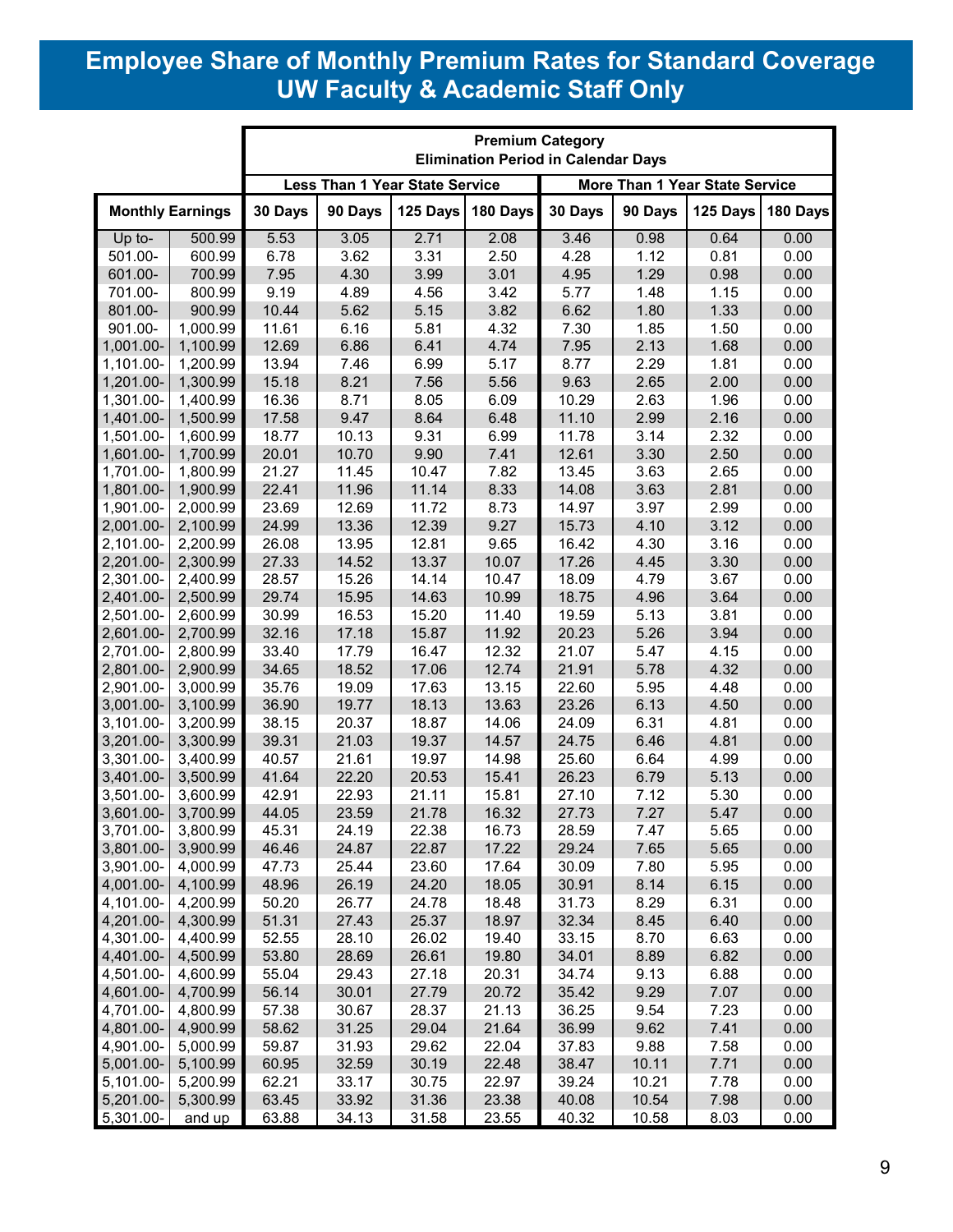## **Employee Share of Monthly Premium Rates for Supplemental Coverage** UW Faculty & Academic Staff Only

If you have supplemental coverage, add the supplemental premium to the premium due for the standard coverage to determine your share of the premium.

|                         |          | <b>Premium Category</b><br><b>Elimination Period in Calendar Days</b>   |         |          |          |         |         |          |          |
|-------------------------|----------|-------------------------------------------------------------------------|---------|----------|----------|---------|---------|----------|----------|
|                         |          | <b>Less Than 1 Year State Service</b><br>More Than 1 Year State Service |         |          |          |         |         |          |          |
| <b>Monthly Earnings</b> |          | 30 Days                                                                 | 90 Days | 125 Days | 180 Days | 30 Days | 90 Days | 125 Days | 180 Days |
| 5,333.34-               | 5,400.99 | 1.45                                                                    | 1.14    | 1.14     | 0.94     | 1.45    | 1.14    | 1.14     | 0.94     |
| 5,401.00-               | 5,500.99 | 3.01                                                                    | 1.66    | 1.56     | 1.24     | 3.01    | 1.66    | 1.56     | 1.24     |
| 5,501.00-               | 5,600.99 | 4.36                                                                    | 2.38    | 2.28     | 1.66     | 4.36    | 2.38    | 2.28     | 1.66     |
| 5,601.00-               | 5,700.99 | 5.60                                                                    | 3.32    | 3.11     | 2.28     | 5.60    | 3.32    | 3.11     | 2.28     |
| 5,701.00-               | 5,800.99 | 7.26                                                                    | 4.15    | 3.73     | 2.70     | 7.26    | 4.15    | 3.73     | 2.70     |
| 5,801.00-               | 5,900.99 | 8.61                                                                    | 4.67    | 4.56     | 3.32     | 8.61    | 4.67    | 4.56     | 3.32     |
| 5,901.00-               | 6,000.99 | 10.37                                                                   | 5.50    | 5.19     | 4.15     | 10.37   | 5.50    | 5.19     | 4.15     |
| 6,001.00-               | 6,100.99 | 11.41                                                                   | 6.22    | 6.01     | 4.36     | 11.41   | 6.22    | 6.01     | 4.36     |
| 6,101.00-               | 6,200.99 | 12.96                                                                   | 7.26    | 6.64     | 4.98     | 12.96   | 7.26    | 6.64     | 4.98     |
| 6,201.00-               | 6,300.99 | 14.52                                                                   | 8.09    | 7.36     | 5.50     | 14.52   | 8.09    | 7.36     | 5.50     |
| 6,301.00-               | 6,400.99 | 16.07                                                                   | 8.61    | 8.29     | 6.01     | 16.07   | 8.61    | 8.29     | 6.01     |
| 6,401.00-               | 6,500.99 | 17.42                                                                   | 9.23    | 8.61     | 6.43     | 17.42   | 9.23    | 8.61     | 6.43     |
| 6,501.00-               | 6,600.99 | 18.56                                                                   | 10.37   | 9.33     | 7.26     | 18.56   | 10.37   | 9.33     | 7.26     |
| 6,601.00-               | 6,700.99 | 20.32                                                                   | 10.99   | 10.47    | 7.47     | 20.32   | 10.99   | 10.47    | 7.47     |
| 6,701.00-               | 6,800.99 | 21.57                                                                   | 11.72   | 10.99    | 8.29     | 21.57   | 11.72   | 10.99    | 8.29     |
| 6,801.00-               | 6,900.99 | 23.33                                                                   | 12.45   | 11.72    | 8.61     | 23.33   | 12.45   | 11.72    | 8.61     |
| 6,901.00-               | 7,000.99 | 24.47                                                                   | 13.38   | 12.24    | 9.02     | 24.47   | 13.38   | 12.24    | 9.02     |
| 7,001.00-               | 7,100.99 | 26.02                                                                   | 14.10   | 13.06    | 9.64     | 26.02   | 14.10   | 13.06    | 9.64     |
| 7,101.00-               | 7,200.99 | 27.58                                                                   | 14.62   | 14.10    | 10.47    | 27.58   | 14.62   | 14.10    | 10.47    |
| 7,201.00-               | 7,300.99 | 28.93                                                                   | 15.45   | 14.52    | 10.78    | 28.93   | 15.45   | 14.52    | 10.78    |
| 7,301.00-               | 7,400.99 | 30.28                                                                   | 16.38   | 15.24    | 11.20    | 30.28   | 16.38   | 15.24    | 11.20    |
| 7,401.00-               | 7,500.99 | 32.04                                                                   | 17.21   | 16.07    | 12.03    | 32.04   | 17.21   | 16.07    | 12.03    |
| 7,501.00-               | 7,600.99 | 33.28                                                                   | 17.94   | 16.69    | 12.24    | 33.28   | 17.94   | 16.69    | 12.24    |
| 7,601.00-               | 7,700.99 | 34.74                                                                   | 18.56   | 17.63    | 12.96    | 34.74   | 18.56   | 17.63    | 12.96    |
| 7,701.00-               | 7,800.99 | 36.29                                                                   | 19.29   | 18.25    | 13.59    | 36.29   | 19.29   | 18.25    | 13.59    |
| 7,801.00-               | 7,900.99 | 37.64                                                                   | 20.22   | 18.97    | 14.10    | 37.64   | 20.22   | 18.97    | 14.10    |
| 7,901.00-               | 8,000.99 | 39.19                                                                   | 20.95   | 19.60    | 14.52    | 39.19   | 20.95   | 19.60    | 14.52    |
| 8,001.00-               | 8,100.99 | 40.65                                                                   | 21.57   | 20.32    | 15.14    | 40.65   | 21.57   | 20.32    | 15.14    |
| 8,101.00-               | 8,200.99 | 41.89                                                                   | 22.39   | 21.15    | 15.45    | 41.89   | 22.39   | 21.15    | 15.45    |
| 8,201.00-               | 8,300.99 | 43.44                                                                   | 23.43   | 21.57    | 16.18    | 43.44   | 23.43   | 21.57    | 16.18    |
| 8,301.00-               | 8,400.99 | 45.00                                                                   | 24.06   | 22.39    | 16.69    | 45.00   | 24.06   | 22.39    | 16.69    |
| 8,401.00-               | 8,500.99 | 46.35                                                                   | 24.57   | 23.33    | 17.21    | 46.35   | 24.57   | 23.33    | 17.21    |
| 8,501.00-               | 8,600.99 | 47.59                                                                   | 25.51   | 23.95    | 17.73    | 47.59   | 25.51   | 23.95    | 17.73    |
| 8,601.00-               | 8,700.99 | 49.35                                                                   | 26.34   | 24.57    | 18.36    | 49.35   | 26.34   | 24.57    | 18.36    |
| 8,701.00-               | 8,800.99 | 50.70                                                                   | 27.27   | 25.41    | 18.56    | 50.70   | 27.27   | 25.41    | 18.56    |
| 8,801.00-               | 8,900.99 | 52.15                                                                   | 27.89   | 26.02    | 19.29    | 52.15   | 27.89   | 26.02    | 19.29    |
| 8,901.00-               | 9,000.99 | 53.50                                                                   | 28.51   | 26.65    | 20.11    | 53.50   | 28.51   | 26.65    | 20.11    |
| 9,001.00-               | 9,100.99 | 54.95                                                                   | 29.45   | 27.58    | 20.32    | 54.95   | 29.45   | 27.58    | 20.32    |
| 9,101.00-               | 9,200.99 | 56.51                                                                   | 30.17   | 28.30    | 20.95    | 56.51   | 30.17   | 28.30    | 20.95    |
| 9,201.00-               | 9,300.99 | 57.85                                                                   | 30.90   | 28.93    | 21.46    | 57.85   | 30.90   | 28.93    | 21.46    |
| 9,301.00-               | 9,400.99 | 59.41                                                                   | 31.73   | 29.76    | 22.19    | 59.41   | 31.73   | 29.76    | 22.19    |
| 9,401.00-               | 9,500.99 | 60.66                                                                   | 32.35   | 30.28    | 22.39    | 60.66   | 32.35   | 30.28    | 22.39    |
| 9,501.00-               | 9,600.99 | 62.21                                                                   | 33.28   | 31.00    | 23.33    | 62.21   | 33.28   | 31.00    | 23.33    |
| 9,601.00-               | 9,700.99 | 63.66                                                                   | 34.11   | 32.04    | 23.64    | 63.66   | 34.11   | 32.04    | 23.64    |
| 9,701.00-               | 9,800.99 | 65.32                                                                   | 34.74   | 32.35    | 24.06    | 65.32   | 34.74   | 32.35    | 24.06    |
| 9,801.00-               | 9,900.99 | 66.36                                                                   | 35.35   | 33.28    | 24.57    | 66.36   | 35.35   | 33.28    | 24.57    |
| 9,901.00-               | and over | 68.02                                                                   | 36.50   | 34.01    | 25.41    | 68.02   | 36.50   | 34.01    | 25.41    |

\* Calendar day elimination periods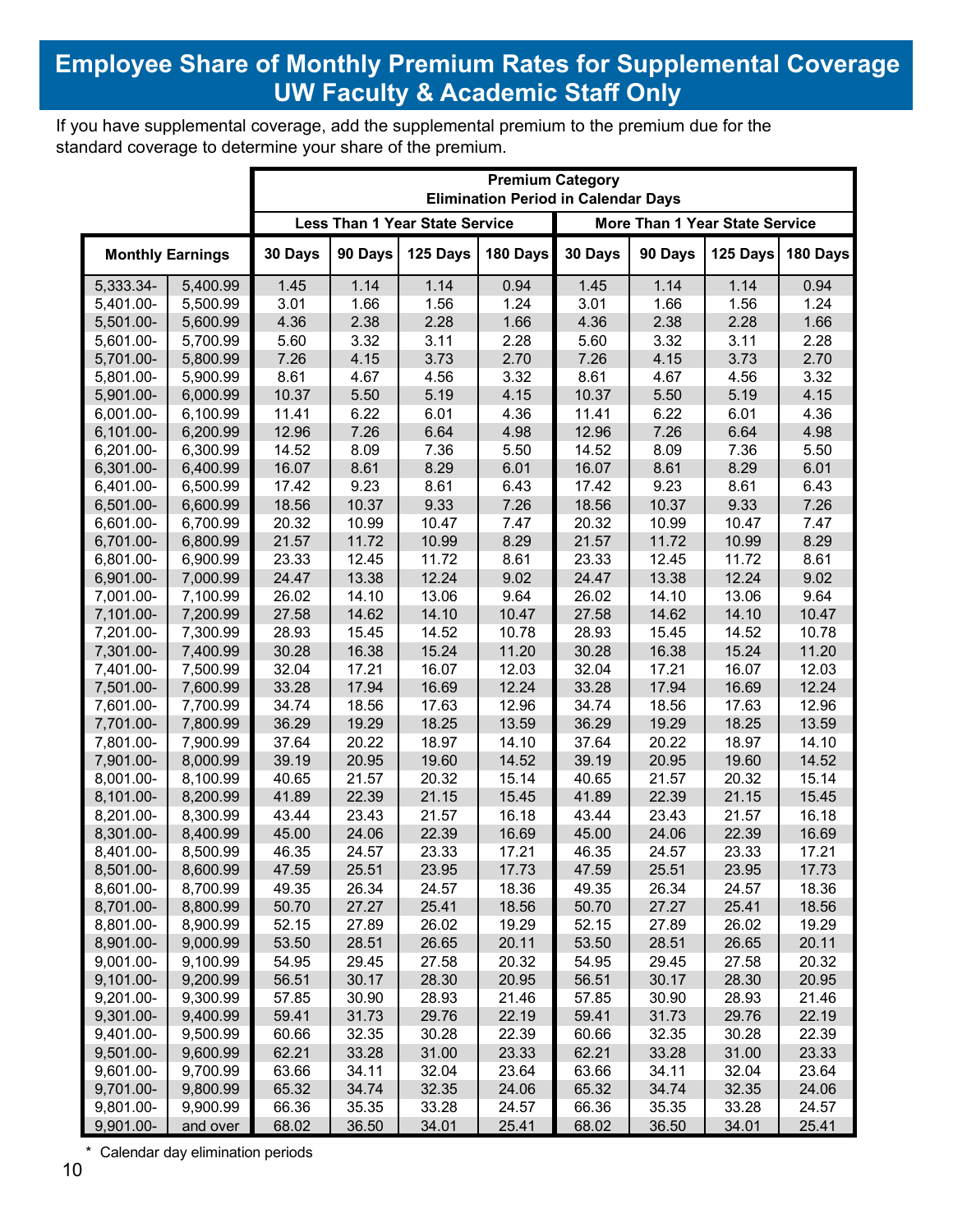#### **How to File a Claim**

Contact the plan administrator to file a claim. See the *Contact Us* section of this brochure). Telephone filing is encouraged.

- 1. File your claim as soon as possible after your last day worked.
	- You may file a claim up to 30 days before your anticipated last day worked in cases of impending childbirth or scheduled surgery.
	- A claim will not be approved if received more than 12 months after your last day in pay status.
	- The effective date of your benefit can be no earlier than 90 days before your claim is filed. If you wait, you could miss out on some benefits.
- 2. The plan administrator will send you an introductory packet. Complete and return the medical release form and the repayment agreement.
- 3. **A licensed physician** will be required to submit medical information concerning your disability to the plan administrator.
	- A licensed physician as defined in the ICI plan includes a medical doctor, doctor of osteopathy, surgeon, podiatrist, dentist or nurse practitioner licensed to practice by a state within the United States. This also includes a physician's assistant or psychologist who is acting within the lawful scope of his or her license and performs a service that is supervised by a licensed medical doctor, doctor of osteopathy or surgeon.
	- For a short-term disability (a disability lasting 12 months or less), a physician must certify that you are not able to perform the duties of your position.

*Note***:** If your physician states that you can return to work if the employer makes reasonable accommodations to your disability, and if your employer agrees to

make those accommodations, your claim will be denied.

- For a long-term disability (a disability lasting longer than 12 months), a physician must certify that you are not able to engage in any substantial gainful activity (see *Definitions*) for which you are reasonably qualified, with due regard to your education, training and experience.
- 4. The plan administrator will periodically contact your physician to receive updated information on your disability and expected return to work. You will be responsible for costs associated with the medical exams.
- 5. Your employer must complete the employment statement that comes from the plan administrator.
- 6. After contacting your physician and employer, the plan administrator will determine whether you should be approved for the benefit.

If you are approved, you will receive a letter from the plan administrator describing how much your benefit will be and when it will start. If you are denied, you will receive a letter from the plan administrator stating the reasons for the denial.

#### **Administrative Review Process**

If you do not agree with a decision made by the administrative personnel, you have the right to request, in writing, that they reconsider the determination. They must receive your request for reconsideration within 90 days of the date of the determination letter.

- With the reconsideration request, you must specifically state how you believe the plan administrator erred in interpreting the plan provisions.
- You must provide the plan administrator with all documentation, including medical records relevant to the claimed disability and your position regarding the determination.
- After reviewing all of the new and original information, the plan administrator will send you a letter with the reconsidered decision.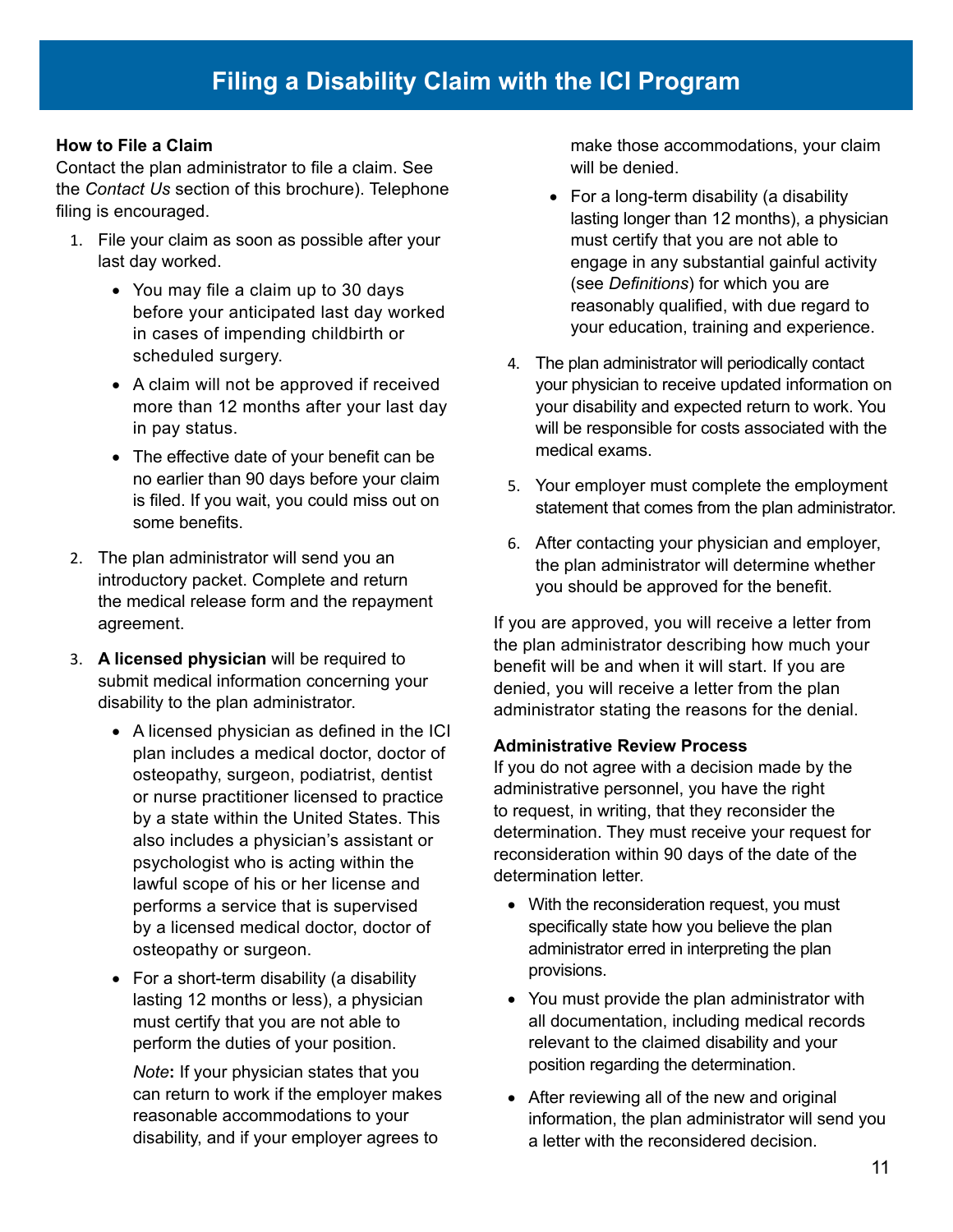## **Filing a Disability Claim with the ICI Program (continued)**

If you do not agree with the decision at the reconsideration level of the appeal process, you have the right to request a departmental determination from ETF. Your written request must be received by ETF within 90 days of the date of the reconsideration letter.

If you request a departmental determination, ETF will determine whether the plan administrator erred in its decision. ETF relies upon the medical records/notes and the review performed by the administrator's medical consultants to make a determination.

If you do not agree with the departmental determination and you wish to pursue the matter further, you may request an appeal to the Group Insurance Board. You must request the appeal in writing. The written appeal request must be received by the appeals coordinator within 90 days of the date of the notice. The appeals coordinator will provide you with a booklet covering the appeals process and time frames.

## **When Will My Benefit Start?**

Your ICI benefit will begin after you serve your elimination period or exhaust your sick leave up to a maximum 130 working days\*, whichever is longer. All state employees (other than University of Wisconsin faculty and academic staff) have a 30-day elimination period. UW faculty and academic staff have an elimination period of 30, 90, 125 or 180 days.

The elimination period begins on the first full day that you are continuously and completely absent from work due to disability. If you still have sick leave hours remaining after using 130 days, you may choose between continuing sick leave until part or all of the remaining hours are used, or beginning ICI benefits effective the day after the last day of sick pay.

Vacation, personal holiday, and compensatory time does not need to be exhausted before ICI benefit payments can begin. However, usage after the elimination period will cause a reduction of benefits. See *Offsets/Reductions* in the *How Much Will I Receive* section.

\*If you apply and are approved for a WRS Disability Retirement Benefit or a Duty Disability benefit, you are *not* required to exhaust your sick leave.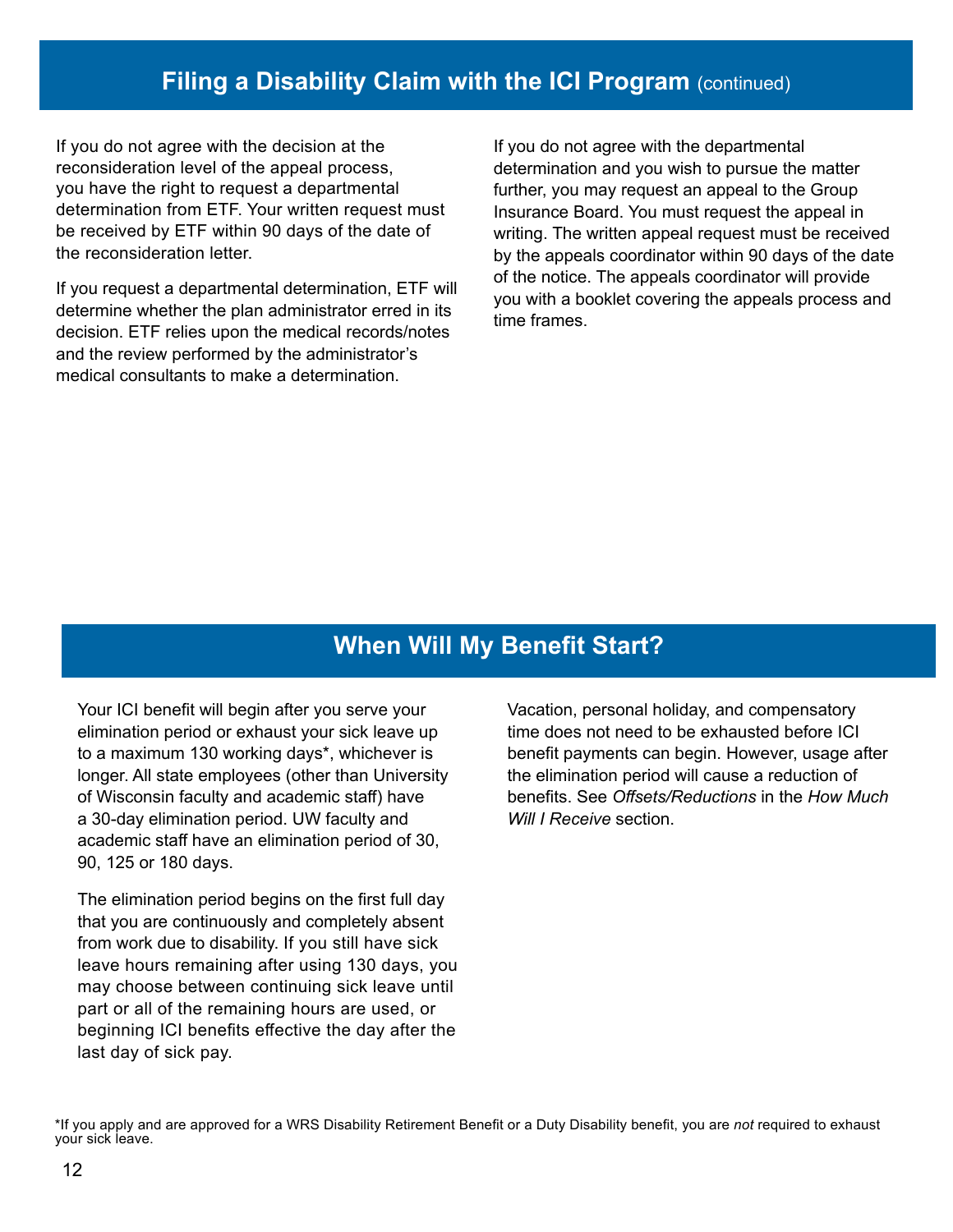#### **Benefit Amount**

The ICI benefit is calculated by multiplying your average monthly earnings from the previous year by 75%.

- *Standard Coverage*—Covers up to \$64,000 of annual earnings. The maximum benefit is \$4,000 per month.
- *Supplemental Coverage*—Covers between \$64,000 and \$120,000 of annual earnings. The maximum combined benefit is \$7,500 per month.

For disabilities lasting longer than 12 months, a supplement of \$75 per month is added to the normal benefit amount.

#### **Offsets/Reductions**

ICI benefits will not duplicate other benefits available to you, but rather will supplement these programs to provide a specified level of disability income. Therefore, your ICI benefit will be reduced by income received from sources including, but not limited to:

- Social Security based on your work record (regular or disability)\*.
- Unemployment compensation.
- Workers' compensation (except permanent disability awards).
- WRS benefits (retirement, disability retirement, or separation).
- Any employer sponsored / sanctioned salary continuation plan.
- Earnings, including self-employment.
- Duty disability.

In addition, your benefit will be reduced at the rate of 100% for any vacation, holiday or compensation pay you receive after your elimination period.

If you receive a monthly retirement benefit from the WRS, your ICI will be reduced by the largest benefit amount you are eligible to receive, even if you choose an option that pays a reduced benefit. If you take a separation or lump sum benefit, your ICI benefit will be reduced by an equivalent monthly amount.

If you receive income from any of the above sources, it is prudent not to spend it until the ICI amount to be repaid is provided to you by the plan administrator. You will be required to repay any benefits you receive or are eligible to receive that cover the same time period as your ICI benefits.

You must also apply for all other benefits that you might be eligible to receive. If you fail to do this, your ICI benefit will be reduced by the largest benefit you could receive from another source.

If you are approved to return to part-time employment with your prior employer, your benefit will be reduced (offset) at the rate of 75% of your earnings. If medical evidence indicates you are capable of working part-time but you do not return to work, your benefit will be reduced by an estimated earnings offset. See the *Returning to Work* section of this brochure for more information.

#### **If Social Security Benefits Are Denied...**

When Social Security benefits have been initially denied, you are required to pursue the appeal through the hearing level.

The ICI program does not require you to obtain an attorney to assist you in receiving Social Security benefits. However, if you do decide to obtain an attorney and you win your appeal, the ICI program will subtract the fees you paid to your attorney from the amount you are initially awarded by the Social Security Administration (SSA), as long as the SSA approves the amount to be paid to your attorney.

Documentation of SSA approval of such fees must be provided to the ICI plan. If the documentation is received, your ICI benefit will only be offset by the amount remaining after subtracting your attorney fees.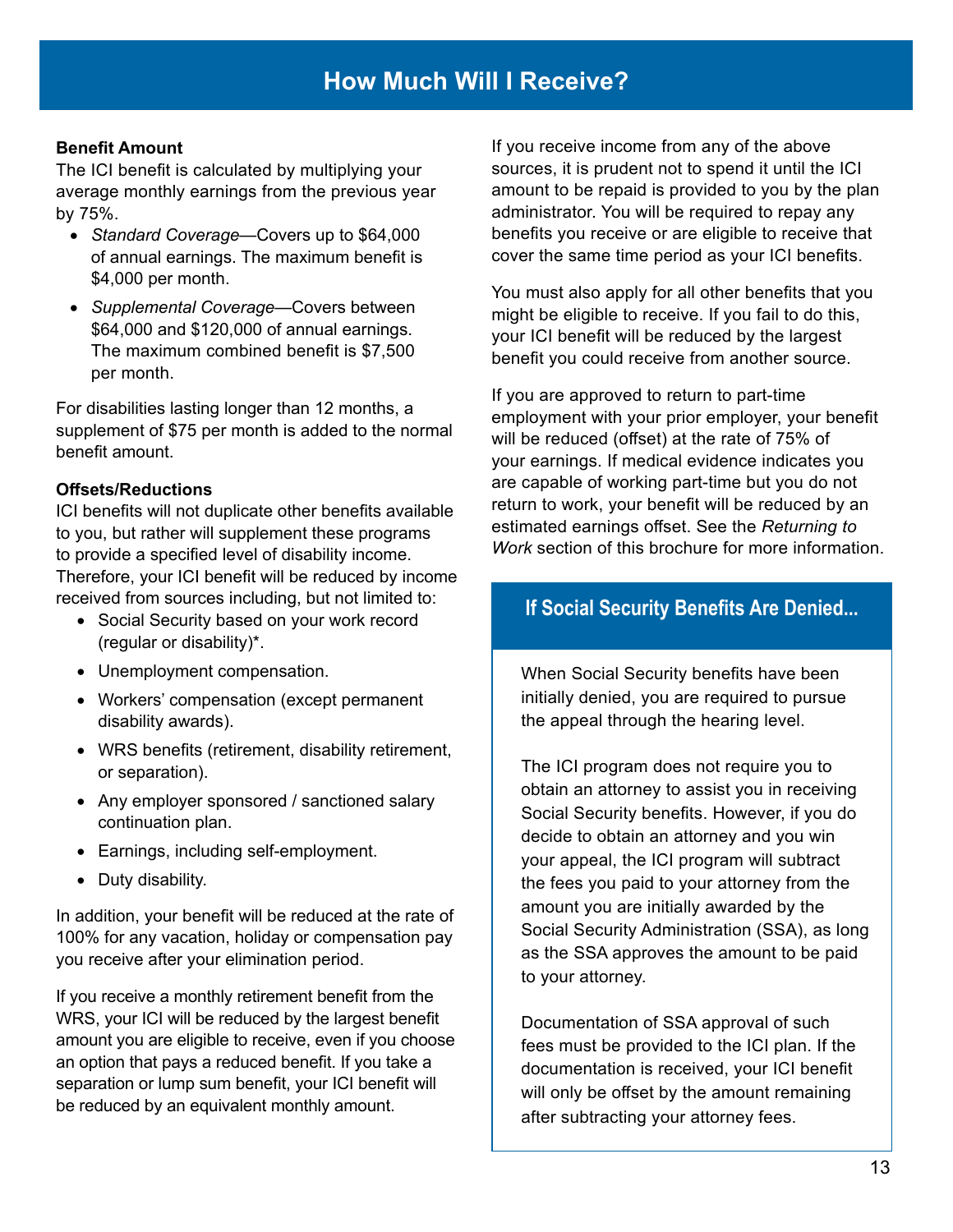#### **Payment Dates**

Benefits are paid monthly at the beginning of the month for the previous benefit month (i.e. January benefits are paid February 1).

#### **Waiver of Premium**

ICI premiums are waived effective the first of the month following the date ICI benefits begin.

*Note:* If benefits begin on the first day of a month, the premium waiver begins on the same day.

The waiver of premium remains in effect for as long as you continue to be eligible for benefits. If benefits are terminated because you returned to full-time employment with a state employer, premium payments will resume.

If you choose to remain on a leave of absence after your disability ceases and have not terminated employment, you must immediately make arrangements for payment of the ICI premium through your employer. Otherwise, coverage will terminate and can be reinstated only after you return to work and reapply for coverage.

#### **Taxable Benefits**

A portion or all of your ICI benefit may be taxable income to you. As the percentage of the total premium paid by the state as a fringe benefit increases, there is a corresponding increase in the percentage of benefits that is considered taxable income. The taxable portion is based on an average of the premium percentage paid by the employer over the three years prior to the year in which ICI benefits are first paid.

If a portion of the ICI benefit is based on the supplemental coverage, that portion of the benefit is not taxable because you are required to pay the entire premium for the supplemental coverage. However, due to changes in the tax laws and the interpretation of the revenue code, you should consult both state and federal tax authorities for answers to any specific questions you have concerning the exclusion or inclusion of such benefit payments as taxable income.

The following is an aid for tax authorities in determining the extent of state contribution toward premium for the ICI plan:

#### **State Employees:**

| <b>ICI Premium</b><br>Category | <b>Approximate Percent of Gross</b><br>Premium Paid by the State in a<br><b>Single Year</b> |
|--------------------------------|---------------------------------------------------------------------------------------------|
|                                | $0\%$                                                                                       |
| 2                              | 0%                                                                                          |
| 3                              | 67%                                                                                         |
|                                | 77%                                                                                         |
| 5                              | 85%                                                                                         |
|                                | 100%                                                                                        |

#### **UW Faculty and Academic Staff Only:**

| <b>Select</b><br><b>Elimination</b><br>Period | <b>Percent of Gross Premium</b><br>Paid by the State (for faculty/<br>academic staff with more than<br>one year of state service) |
|-----------------------------------------------|-----------------------------------------------------------------------------------------------------------------------------------|
| 30-day plan                                   | 37%                                                                                                                               |
| 90-day plan                                   | 69%                                                                                                                               |
| 125-day plan                                  | 76%                                                                                                                               |
| 180-day plan                                  | 100%                                                                                                                              |

The plan administrator will automatically withhold federal income tax from the taxable portion of a benefit. The amount of federal income tax withheld will equal the deduction for a single person with zero exemptions. If you wish to change the amount of federal tax withheld, you may submit Form W-4S or W-4 (available from the IRS) to the plan administrator.

Wisconsin state income tax will only be withheld from a taxable ICI benefit if you submit the *Wisconsin Withholding Exemption Form WT-4*. It is available from the Wisconsin Department of Revenue.

**FICA:** Social Security regulations provide that any income received from a sickness or disability plan during the first six months of a disability is subject to withholding for Social Security contributions if the employer has paid a portion of the premiums. The percent of the benefit subject to Social Security contributions equals the percent of the gross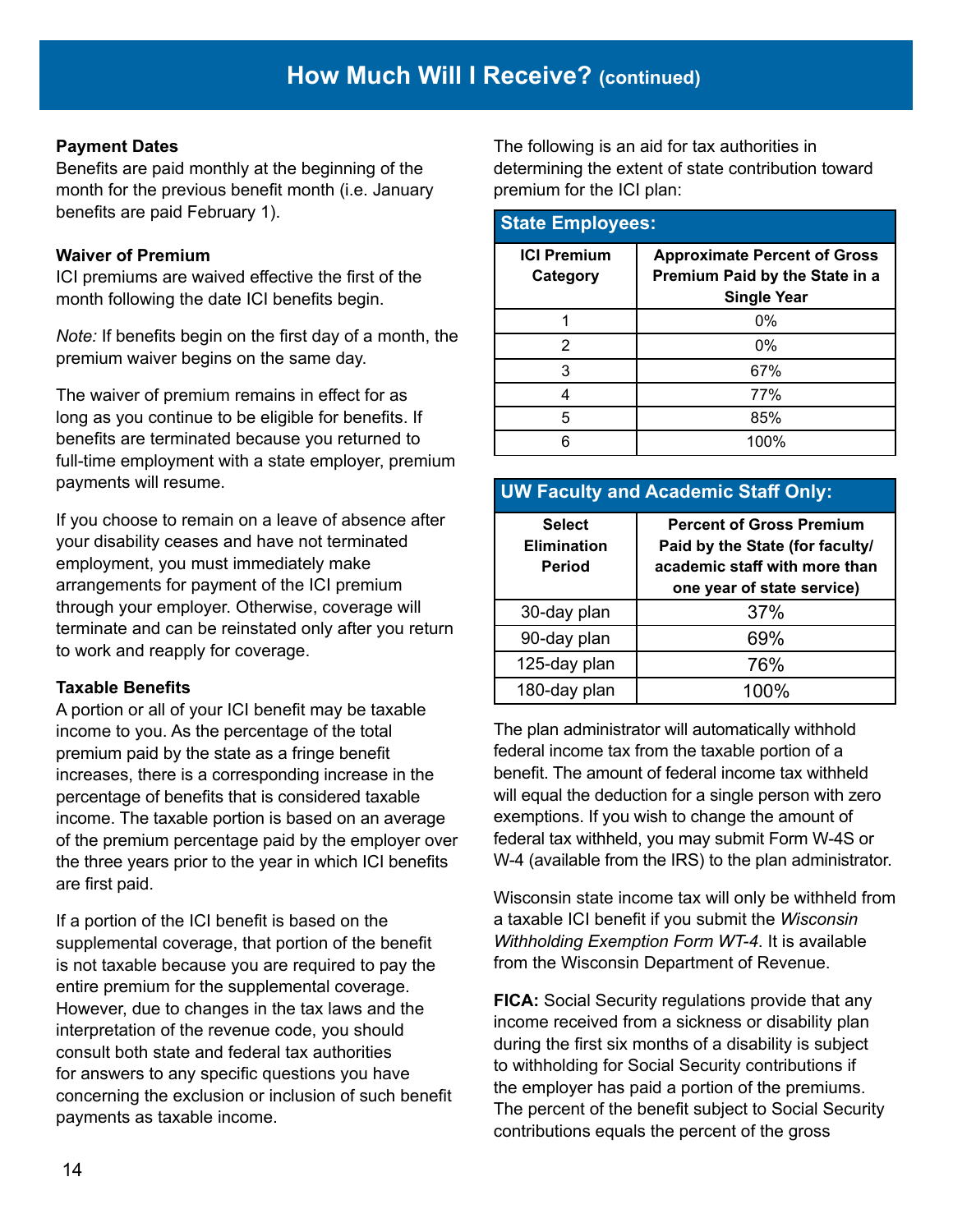premium paid by the state. Any ICI benefits you receive during the first six months of disability will reflect this deduction for Social Security contributions unless your WRS employment is terminated and you are approved for disability retirement benefits.

#### **Annual Tax Documents**

The plan administrator will send you tax forms annually.

## **Participant's Responsibilities While Receiving the Benefit**

#### **Annual Statement of Earnings**

After the first year of ICI benefits, you will be required to complete and return to ETF the *Annual Statement of Earnings* (ET‑5905) on which you will report all earnings for the prior calendar year. The plan administrator normally sends this form out on March 1, the statements are due April 30.

#### **Medical Reports to Substantiate Disability**

Your physician and the plan administrator will work together to determine how often your physician should follow up with you to certify that you are still disabled. The plan administrator will periodically ask your physician to complete supplemental medical forms. Cost for medical exams and copies of the medical records are your responsibility.

#### **Failure to Comply**

Benefits may be suspended or terminated if you fail to provide required information or if you do not otherwise cooperate in meeting the program requirements.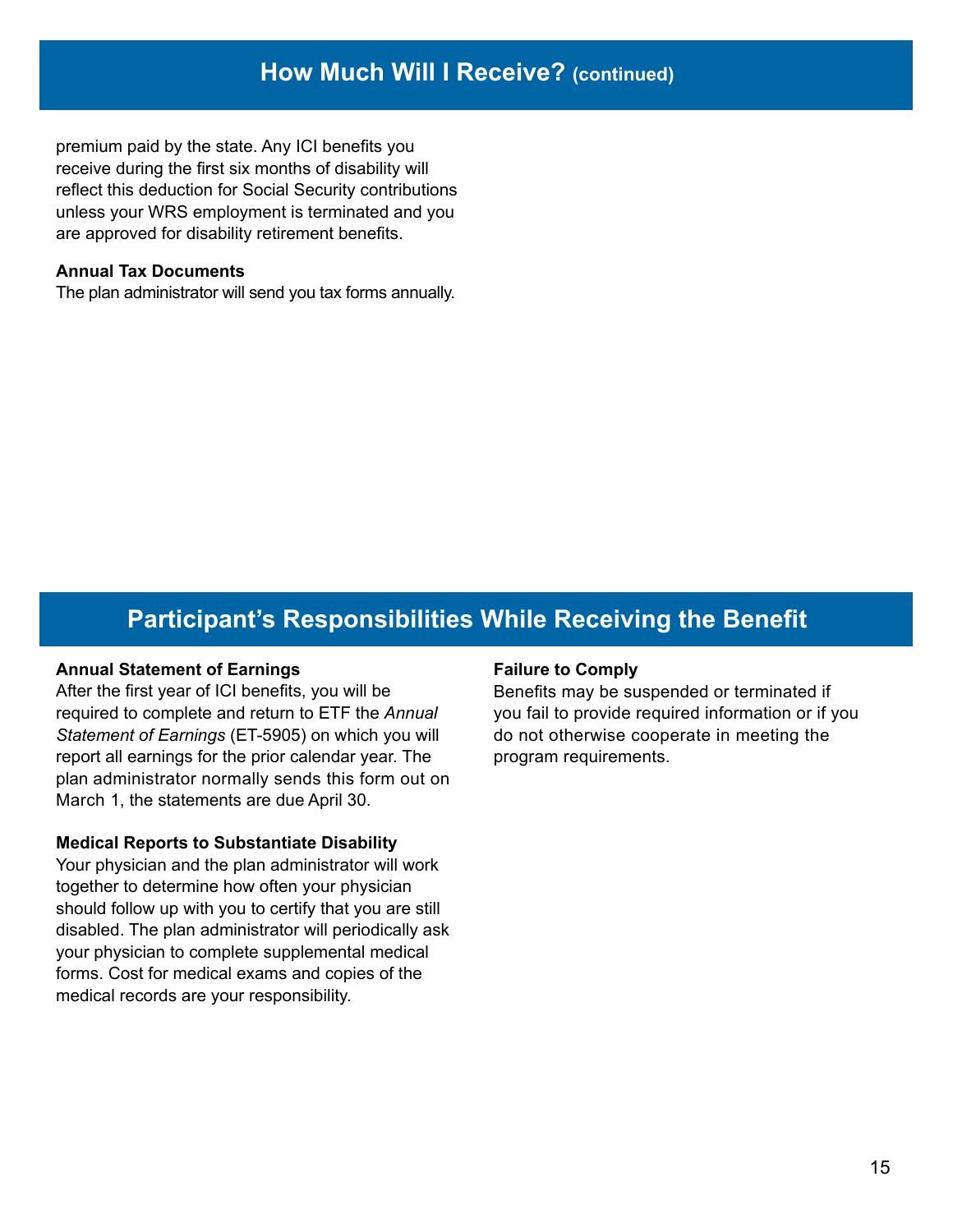## **Returning to Work**

You may return to work with your prior WRS employer given the physician's release to return to work and the employer's ability to accommodate any restrictions imposed. Earnings paid when you return to work less than full-time will be offset at 75%. Earnings include pay for days taken as vacation, holiday or compensation time. Sick leave earned will be offset at 100%. Your part-time earnings will be offset based on the date of your earnings check. For example, your earnings check dated July 1 will be offset from the ICI benefit check dated August 1 (which covers the month of July).

If you are receiving long-term ICI benefits, you will be required to provide objective medical evidence (see *Definitions*) on a quarterly basis to continue to substantiate the disability. If you are released to return to work full time and your employer can accommodate your restrictions, if any, and you do not return, benefits will be reduced by your estimated earnings or terminated.

If your physician releases you to return to work part time but you choose not to, or you return to work but you do not work the number of hours your physician released you to return to work, your ICI benefit will be offset. This offset amount will be calculated by multiplying the number of hours released to work by the hourly rate in effect at the time you became disabled.

If you are unable to work the number of hours your physician released you to work because of your medical condition, you should contact your physician immediately to discuss your inability to work those hours. Your physician will need to amend your restrictions. It is extremely important that your medical records reflect your ability to work for benefit payment purposes.

#### **Rehabilitative Training**

If you have a rehabilitation plan that was approved by the Wisconsin Division of Vocational Rehabilitation (DVR), you need to contact the plan administrator and provide them with a copy of your approved plan. You will need to sign a release allowing the ICI program access to your preapproved plan.

As an incentive to return to work, only 75% of earnings from approved rehabilitative employment may apply to the reduction of your ICI benefits. Earnings from non-approved rehabilitative employment will reduce your ICI benefit amount dollar-for-dollar (100%). The offset for the rehabilitative earnings are based on the date of the earnings check. See example below.

#### *Example: Benefit reduction due to earnings from part-time return to work.*

| Monthly income continuation benefit     |            | \$2,416.67  |
|-----------------------------------------|------------|-------------|
| Less: earnings with prior employer      | \$1,000.00 |             |
| Offset reduced to 75%                   | x 75%      | $-750.00$   |
| Net monthly income continuation benefit |            | \$1,666.67  |
| Plus: earnings                          |            | $+1,000.00$ |
| <b>Total monthly income</b>             |            | \$2,666.67  |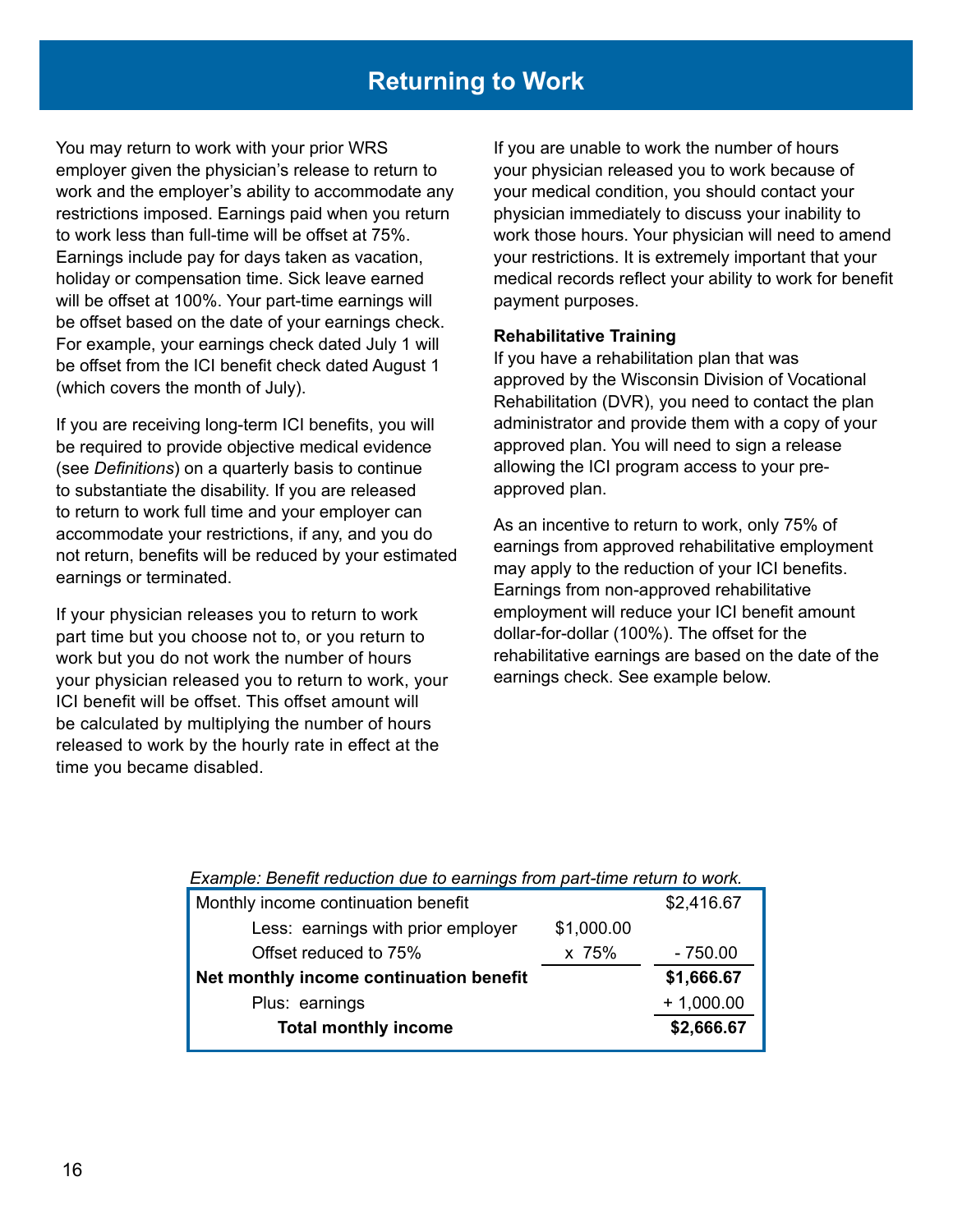Your ICI benefit will end on the earliest of the following dates:

- When medical evidence shows that you are capable of performing the duties of your position (or of any position if the disability is long term).
- When you return to your former employment status (see the *Returning to Work* section).
- When you die.
- When you reach age 65. However, if you become disabled when you are age 62 or older, your benefit may be payable longer. See table at right.
- Termination of employment does not affect the continued payment of your ICI benefits. Your benefits will not end until you meet one of the criteria above.

| <b>Age at Disablement</b> | <b>Maximum Time</b><br><b>Benefits Are Paid</b> |  |
|---------------------------|-------------------------------------------------|--|
| 61 or younger             | To age 65                                       |  |
| 62                        | 3.5 years                                       |  |
| 63                        | 3 years                                         |  |
| 64                        | 2.5 years                                       |  |
| 65                        | 2 years                                         |  |
| 66                        | 1.75 years                                      |  |
| 67                        | 1.5 years                                       |  |
| 68                        | 1.25 years                                      |  |
| 69                        | To age 70                                       |  |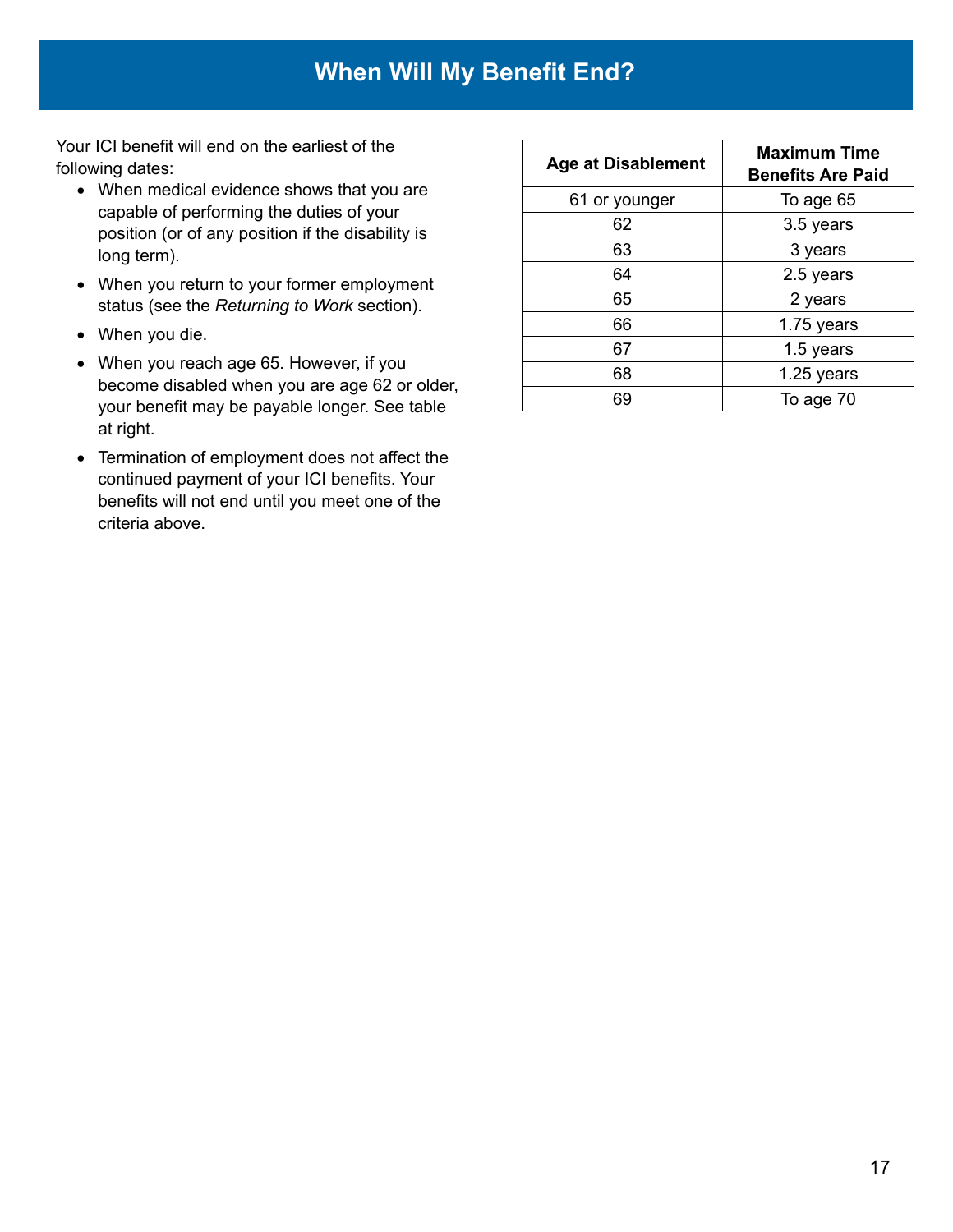## **Definitions**

**Date of Disability**—The day after your last day worked or the date your physician indicates that your medical condition meets the program's disability definition, whichever is later.

**Elimination Period**—This is the number of calendar days in which you must be completely off work in order to receive ICI benefits. University of Wisconsin faculty and academic staff may select an elimination period up to 180 days. All other state employees have a 30-day elimination period.

**Objective Medical Evidence**—Test results such as blood tests, MRI, CAT scan, X-rays, etc. and physician's notes of regular visits recording the physician's observations of disabling symptoms and conditions.

The physician's opinion may rely in part on records of care provided by other medical professionals under the supervision of a physician, including but not limited to physician's assistants, midwives, psychologists and psychotherapists (MMSW).

The actual certification of disability must come from the licensed medical doctor, doctor of osteopathy, surgeon podiatrist, dentist or nurse practitioner.

**Plan Administrator**—External company contracted by the Department of Employee Trust Funds to issue eligibility determinations and process individual claims. This is also sometimes referred to as a thirdparty administrator.

**Regular Care and Attendance**—Planned program of observation and treatment requiring personal attendance by a physician.

**Substantial Gainful Activity**—Gross earnings that are equal to or greater than the gross ICI benefit for the same period of time.

**Totally Disabled**—The ICI program has two definitions of disability depending on the duration of the disability:

**Short-term Disability**—the first 12 months of disability, while you are under the regular care and attendance of a physician, and your disability makes you unable to perform your job.

**Long-term Disability**—after the first 12 months of disability, while you are under the regular care and attendance of a physician, and your disability makes you unable to engage in any substantial gainful activity for which you are reasonably qualified.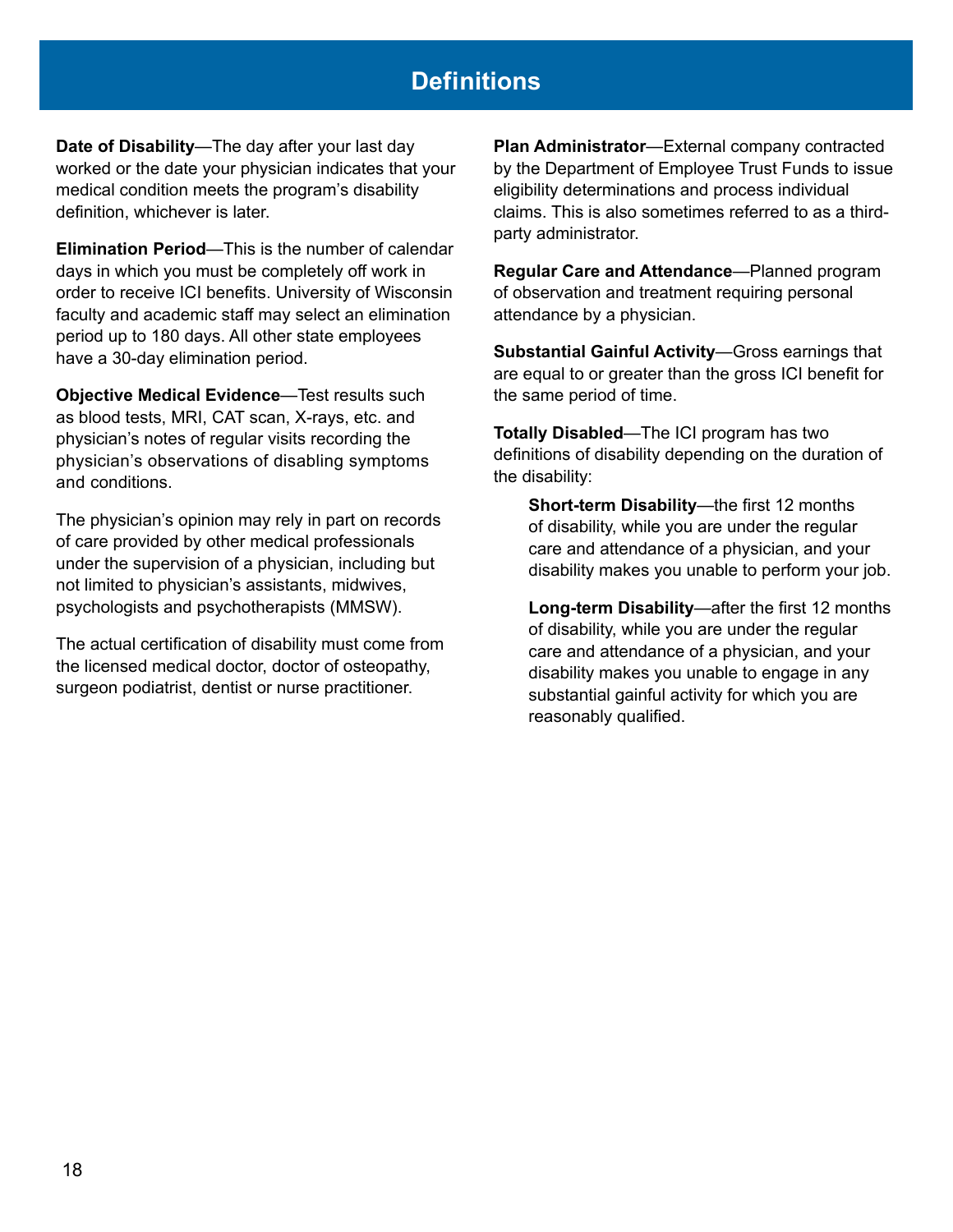## **Contact Us**

#### **Contacting ETF**

See the back cover for contact information.

#### **Contacting the plan administrator: The Hartford Phone**

Toll Free: 1-800-960-0052 Fax: 1-833-357-5153

#### **Mail**

The Hartford P.O. Box 14869 Lexington, KY 40512-4869

#### **Email**

[ICIQuestions@thehartford.com](mailto:ICIQuestions@thehartford.com)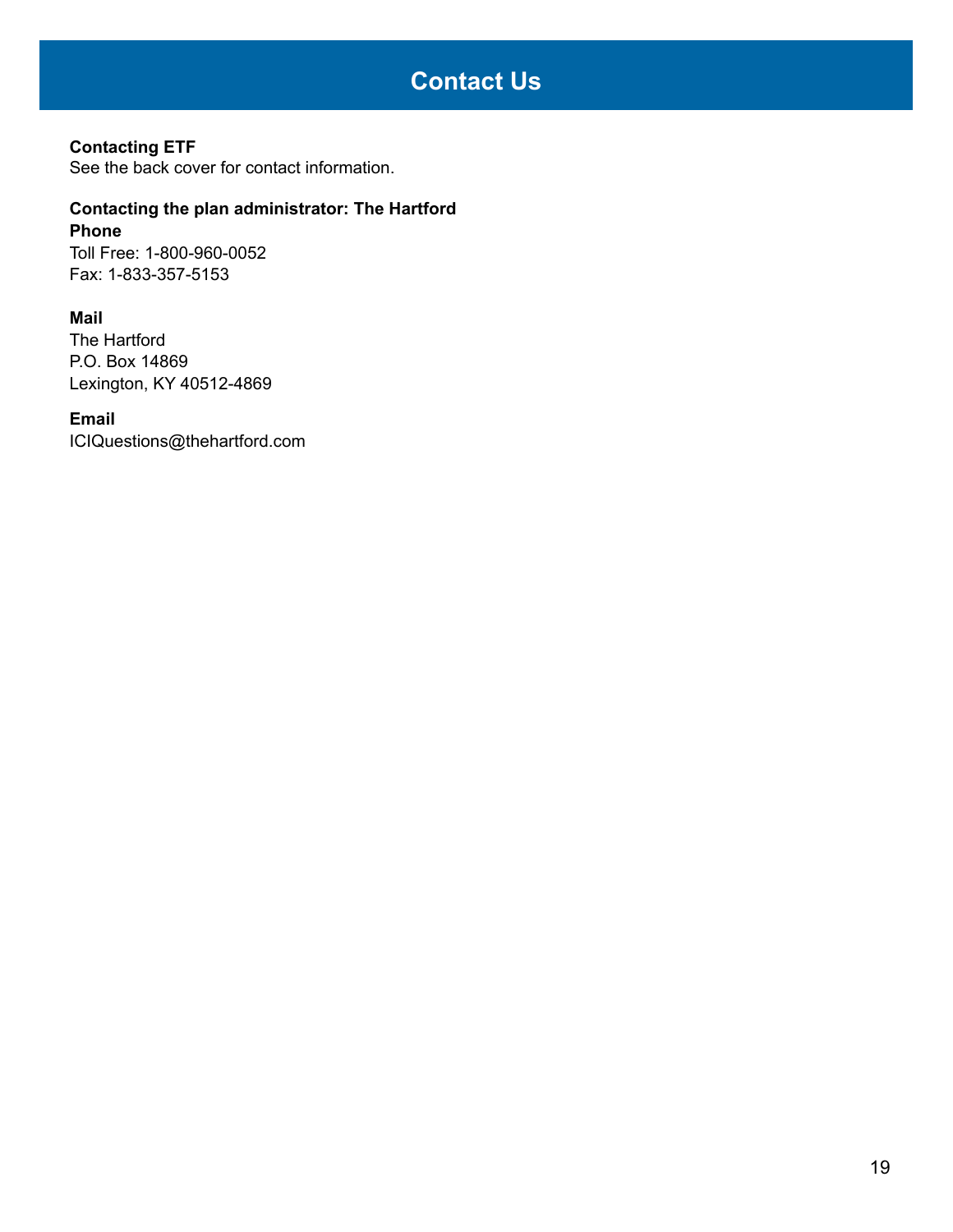

Cover photo courtesy of the Wisconsin Department of Tourism.